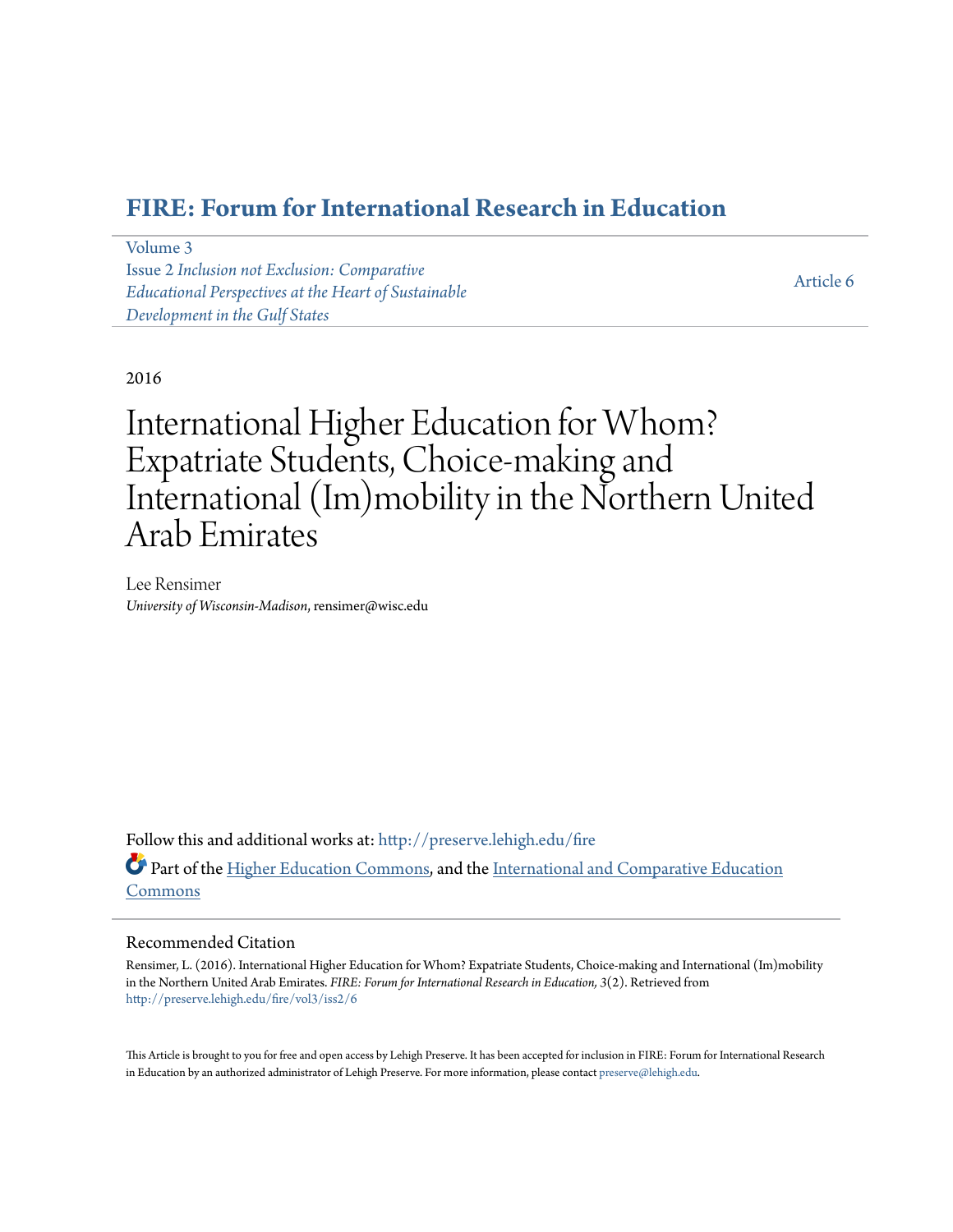# International Higher Education for Whom? Expatriate Students, Choicemaking and International (Im)mobility in the Northern United Arab Emirates

#### **Abstract**

This article identifies a research gap on expatriate students attending international branch campuses in their country of residence, and presents evidence that they are insufficiently distinguished from international students in research on student mobility and choice-making. It finds that the priorities and enrollment choices of expatriates are often understood using the same analytical language as for students who migrate for the purpose of education, particularly through the use of rationalist "push-pull" models and agent-centric frameworks that approach choice and mobility as inherent to all international students. The study suggests that the enrollment choices of expatriates studying at fee-charging international institutions are better understood through research discourses typically applied to non-mobile, domestic students, such as access, affordability and opportunity. Using a mixed-methods research design combining questionnaires and interviews, the author examines the pathways and obstacles experienced by expatriate residents studying at international institutions in the Northern Emirate of Ras Al Khaimah in the United Arab Emirates. It finds that expatriate student choices are often constrained by structural factors that limit their mobility, including costs and family commitments, and are informed by senses of belonging and familiarity in their adoptive country of residence. Findings are contextualized through a discussion of an international education market which capitalizes on immobility and commercializes access to expressions of global citizenship. It concludes with implications for mobility research and calls for greater nuance in discussions on students attending international institutions of higher education.

#### **Keywords**

International student mobility, choice-making, student choice, expatriates, international higher education, United Arab Emirates

#### **Cover Page Footnote**

The author would like to thank the students who generously offered their time and candor, the staff at participating institutions for their help and hospitality, and to everyone at the Sheikh Saud bin Saqr Al Qasimi Foundation in Ras Al Khaimah for their unceasing, unrivaled support and encouragement.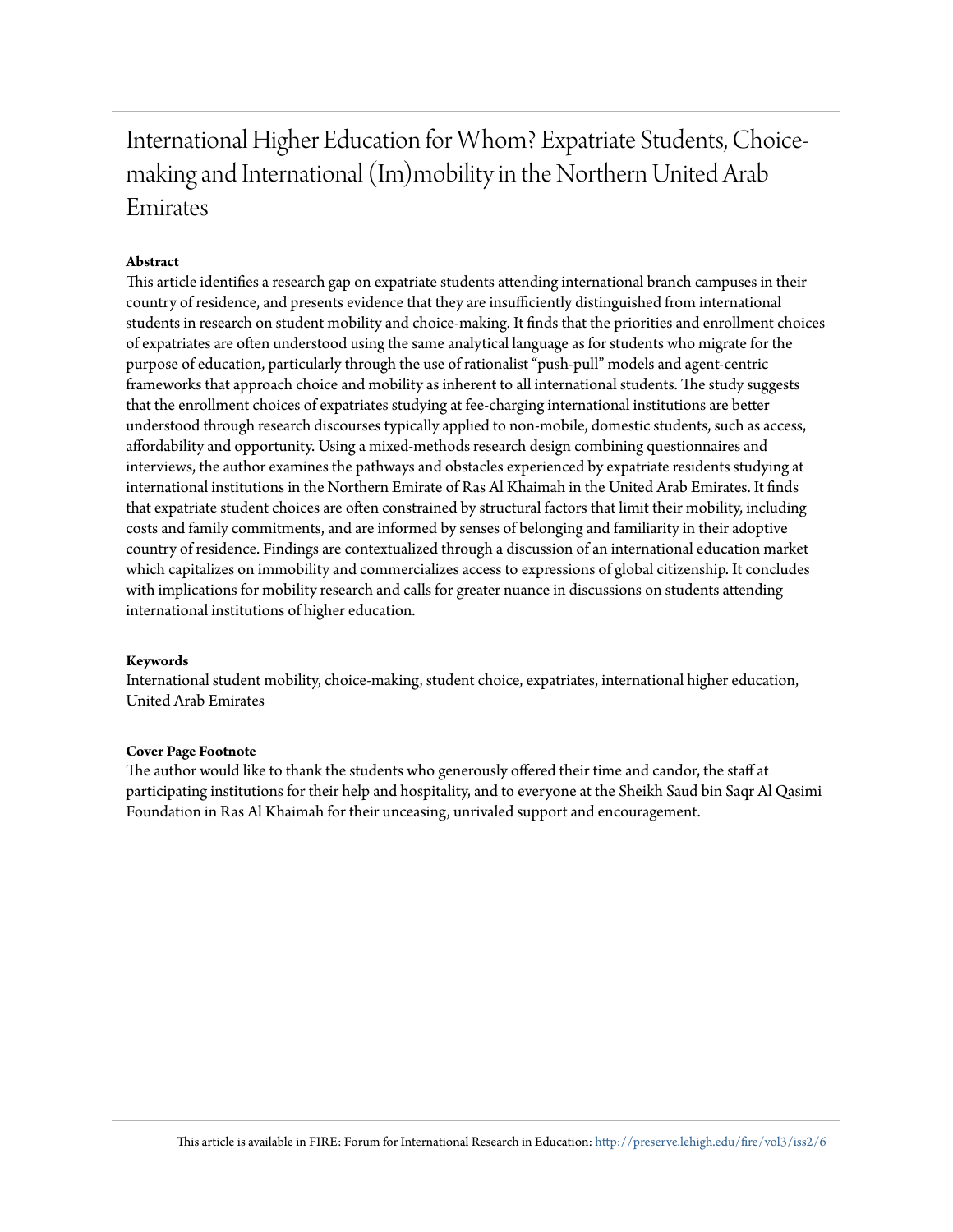# **INTERNATIONAL HIGHER EDUCATION FOR WHOM? EXPATRIATE STUDENTS, CHOICE-MAKING AND INTERNATIONAL (IM)MOBILITY IN THE NORTHERN UNITED ARAB EMIRATES**

### **Lee Rensimer<sup>1</sup>**

*University of Wisconsin-Madison, USA*

#### **Introduction**

l

The rise of a global educational export industry has dramatically expanded the higher education choices of students worldwide who, as consumers, are offered an ever-increasing range of international degree programs, price ranges, and mediums of instruction. This trade in commercialized higher education services has changed not only the analytical language used to talk about students vis-à-vis their state of residency but also national discourse, as countries are framed as net exporters and importers of higher education, "home" countries and "host" countries, and study destinations (Kehm & Teichler, 2007; Naidoo, 2009; Tilak, 2011). Internationalization and international student mobility are two expansive research areas that have enjoyed lively debate, particularly over the past two decades, and both areas are complicated by the simultaneous import of students (e.g., teaching international students at "home" universities) and the export of institutions (e.g., international branch campuses and franchises). The overlapping language of all things international—international students and international institutions in (inter)national spaces—appears to have made the term all but redundant as a useful research analytic in a globalizing era.

The United Arab Emirates (UAE), one of several emerging epicenters or "hubs" of international higher education, is host to the largest number of international degree providers worldwide (Knight, 2011). Unlike other major importers such as Malaysia or China, however, a strong majority of its nearly 150,000 higher education students<sup>2</sup> are themselves international, reflecting its broader demographic trends, with over 80% of the population comprised of non-Emirati expatriates ("UAE, Qatar have highest expat ratio in GCC," 2013; Wilkins, 2013). Within higher education, that ratio is further exaggerated through welfare state policies that enable a two-

<sup>1</sup> *Correspondence: Lee Rensimer, Educational Policy Studies, University of Wisconsin-Madison, 235 Education Building, 1000 Bascom Mall, Madison, WI 53706, USA; Email: rensimer@wisc.edu*.

<sup>&</sup>lt;sup>2</sup> Figure based on a combined sum of 128,279 students at federal and federally accredited institutions, 18,144 in Dubai's free zones, and another 2,000 in Ras Al Khaimah's free zones. Figures on federally accredited institutions are published through the UAE Ministry of Higher Education and Scientific Research Factbook (2014), while free zone figures were provided through correspondence and interviews with free zone staff in 2015.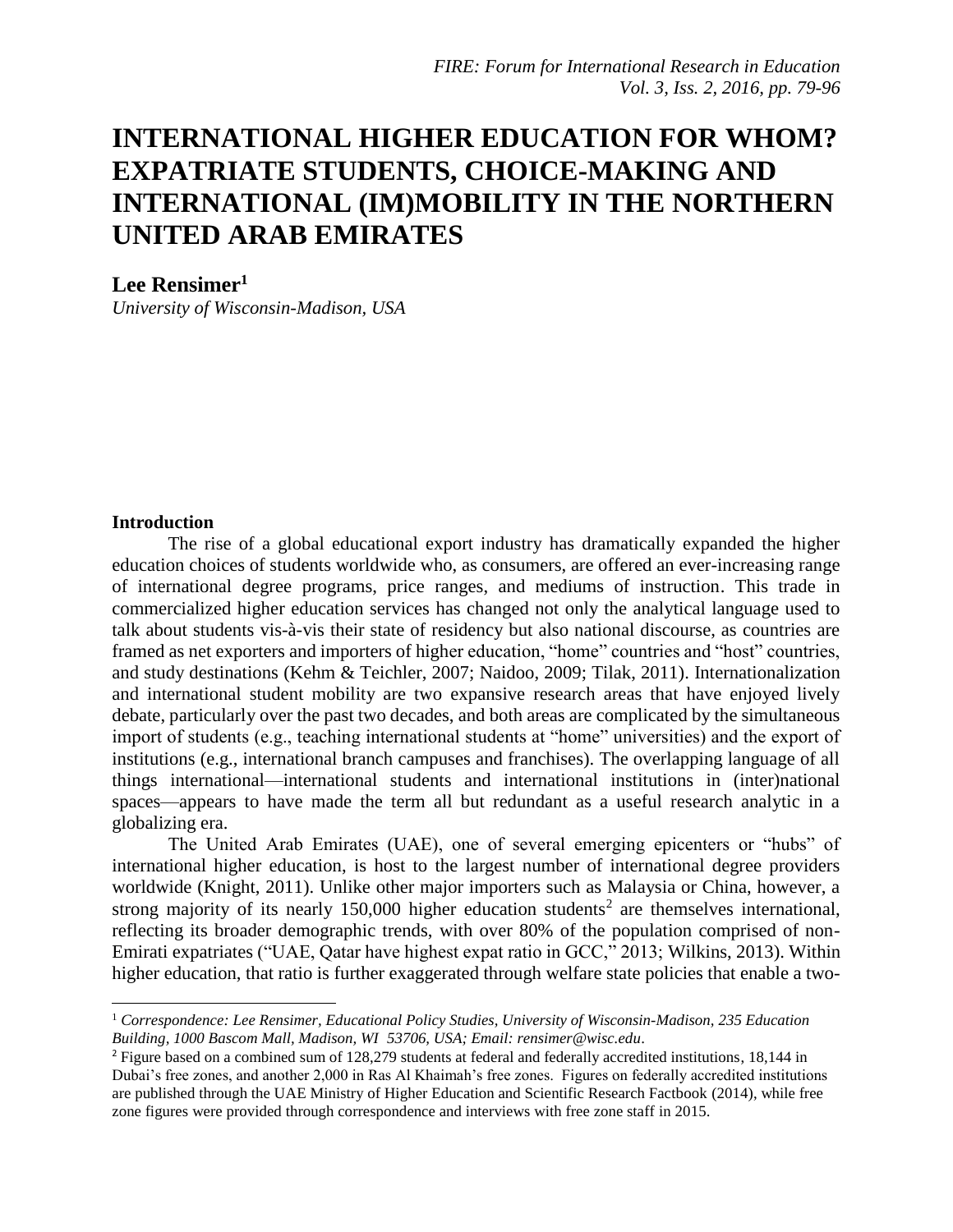tiered system, one providing free education for Emirati nationals at the three federal institutions<sup>3</sup>, and the other a private or semi-private (including fee-charging local institutions) market for its diverse expatriate majority. Like secondary schools and healthcare in the UAE, the explosion in private provision since the mid-1990s has led to the growth of a highly commercialized higher education market, which expands student access and choice while keeping talent on-shore (Knight, 2013). Its diverse consortium of international brands serves as a magnet, which simultaneously stems the outward flow of degree-seeking expatriate residents while also attracting non-resident international students from overseas. The consequence is the disruption of the dominant trajectories of international student mobility and the complication of reductive exporter/importer binaries.

This paper argues that the literature on international student mobility and its language of "choice" and "choice-making" does not adequately reflect the nuanced needs of foreign residents generally and the UAE's expatriate students in particular. It finds that discussions around international student choice-making and mobility seldom address the sizable number of students who are de facto international, having not actually crossed borders for the purpose of study and yet are regarded quantitatively and discursively as "international students" in the parlance of most international student mobility studies. As a critique and point of departure from studies that theorize broadly on international student choice-making, this study specifically looks at the experiences of non-Emirati residents studying at international branch campuses or degree franchises in the Northern Emirate of Ras Al Khaimah. In examining their accounts of "choice", mobility, desire, and belongingness, it argues that not all international students are guided by the same rational calculations articulated in push–pull models of student circulation mainstreamed in a popular study by Mazzarol and Soutar (2002). Rather, it finds that such students' choices are constrained by structural limitations on their mobility, and informed by senses of belonging and familiarity in their country of long-term residence. Within this narrowed range of choice, decisions to study *in situ* are further informed by the practices of a commercial higher education sector that offers an alternative to study in "home" countries (countries of citizenship) and "abroad" (typically Western destinations).

### **Theoretical Framings**

l

Research on global higher education, internationalization, and international student mobility has converged and in many ways found new purpose with the soaring developments in global education export/import markets and the entrenchment of market logic in internationalization. On the "abroad" or "overseas" end, the discussion has concentrated on the international branch campus (IBC) phenomenon and the many questions it poses for the future of higher education, while the "home" dimension has primarily focused on international students attending home campuses and institutions' and faculties' abilities to respond. Both are concerned with mobility and the flows or pathways that they shape, and both are strongly influenced by dominant norms around the assumed benefits of being "global".

# *International Student Mobility and Choice*

With the dominance of market logic that has taken hold, particularly in British and Australian higher education, research on student mobility has taken a decidedly managerialist tack, with numerous studies coming out of the marketing and management fields (Soutar & Turner,

<sup>3</sup> United Arab Emirates University in Al Ain, Zayed University in Dubai and Abu Dhabi, and the Higher Colleges of Technology system, syndicated throughout all seven Emirates.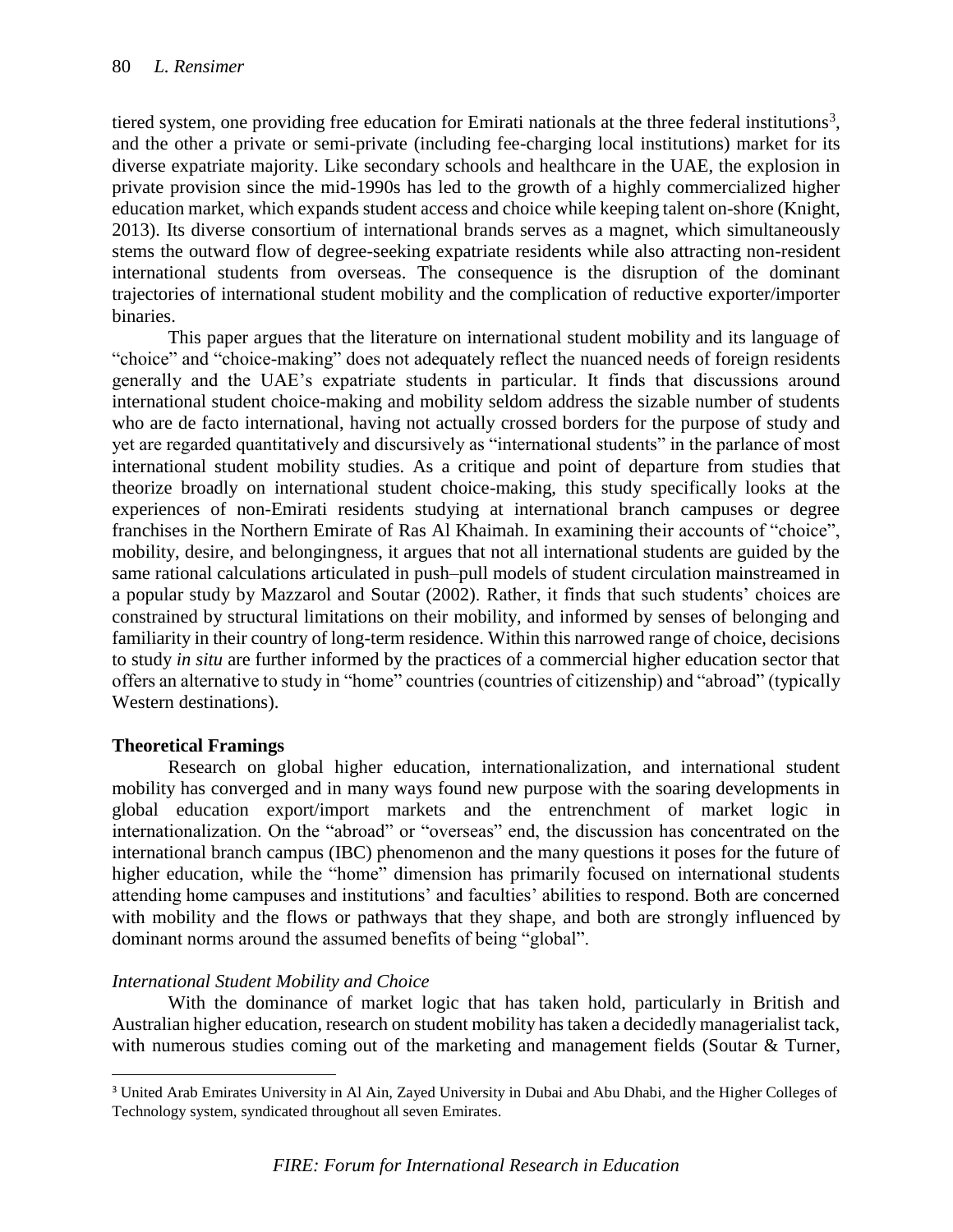2002). These works are centered on concepts of student "choice" and "decision-making", framing international students as consumers of foreign educational services in a global market (Maringe & Woodfield, 2013) and as actors practicing economic agency through a knowable universal rationality (Collins, Sidhu, Lewis, & Yeoh, 2014). This market logic is in part reflected in the language used to conceptualize choice. Educational consumers are understood through their perceptions and motivations, while countries and institutions leverage their brand image in order to recruit fee-paying customers. The individual and structural context in which these choices operate, framed as "push-pull factors," were mainstreamed in a large multi-country study by Mazzarol and Soutar (2002) that sought to conceptualize international student destination choice as a combination of economic and social factors. Following on this has been a swath of empirical work that refines their original model across various binational pathways (see Wilkins, Balakrishnan, & Huisman, 2011 for an extensive list). Studies using this framework importantly identify key factors in mobility, including cost, environment, familiarity of destination, geographic proximity, the role of parents, social networks, and access to information used to make determinations.

The key concerns of push-pull studies illuminate the contrast in the dominant discourses used in studies on choice in the international context and those on domestic higher education. The factors identified in push-pull models are not new to higher education in the United States (US), long a commodified good in a market-driven sector (Moore, 1989; Newfield, 2008). Unlike mobility in international contexts, however, domestic higher education research discusses cost in the context of access and affordability, driven by research on inequality and (in)opportunity in the distribution of education. Recent work on *intra-*national mobility and inopportunity explores access through similar factors of geographic inaccessibility and cost of travel (Hillman, 2016). These studies and their discourses contrast further with research on international student flows, still primarily preoccupied with flows of full fee-paying positional elites or privileged recipients of national scholarships. Set among these actors, notions of affordability and access are thus denormed and subsumed in the internationalization market language of deterrents, "cost factors," "competitive advantage," and so forth. Mainstream international mobility research is again distinguished from the discourses on migration and education, migrants, diaspora, and foreign residency (Raghuram, 2013). What these disjointed discourses draw attention to is the different uses or implications of "mobility": one as the enactment of movement, and the other as the potential for or constraints to movement. The distinction is key for this study as it discusses immobility as a consequence of, and stand-in for, inopportunity.

Also at the core of debates on student choice are questions of rationality and individual agency, often framed without deep reflection on the ways rationality is constructed. More common is work that examines choice as constrained or bound by perceptions and influences within a predetermined structure specific to a particular national group or demographic (Cubillo, Sanchez, & Cervino, 2006; Hemsley-Brown, 1999; Mazzarol & Soutar, 2002; Reay, David, & Ball, 2005). Recent critical scholarship on international student mobility eschews operative notions of rationality in favor of a governmentality analytic linked to post-colonial subject construction and the macro-processes of neoliberal globalization (Koehne, 2006; Raghuram, 2013; Rizvi, 2011; Sidhu, 2006). This approach interrogates the assumptions of individual agency implicit in student choice-making and pivots the focus onto institutions, commercial education industries, and destination countries for their nation-branding exercises. To them, "these calculations are not … made in a void, but within an imaginary of global conditions and possibilities," with such possibilities being constantly shaped and reshaped by historically-refined flows of ideas and the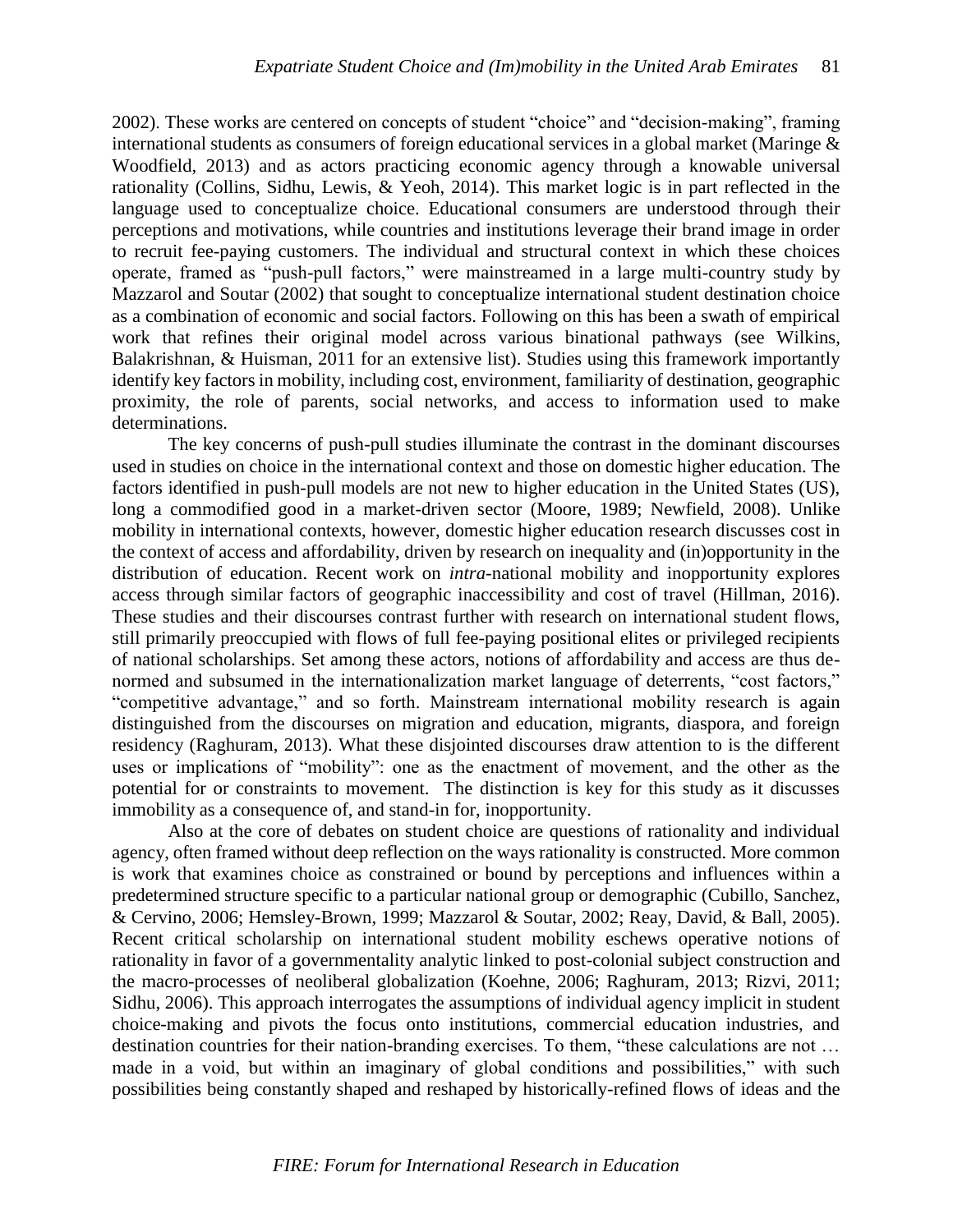shared assumptions underpinning neoliberal governance (Rizvi, 2011, p. 698). These works call attention to the limits of push-pull models by connecting the choices students make to the broader discursive processes that give breath to those choices, in particular, which destinations are desirable or where is or is not seen as cosmopolitan. Collins et al. (2014) focus on Deleuze's notion of "desire"—to circulate, to become, to escape—and deeply held desires of fulfilment that extend beyond the rational gaze. Such desires are materialized by international students through pursuits of cosmopolitanism, global citizenship, or participation in a perceived global polity (see Fong, 2011, for an empirical illustration of this). The post-structural lens that these works refine importantly allows us to look at student mobility from a position of multiscalarity "as it articulates from the level of the student body, through university, urban, national, regional, and global spaces" (Collins et al., 2014, p. 664), thereby capturing more broadly the complementary and contradictory relationships between actors. Flows of international students are thusly enactments of individual choice as much as they are expressions of globalization and the work of social and political institutions.

## *Expatriates and the UAE*

The link between students and the political work of the state in studies like Collins et al. (2014) is especially relevant to the UAE, where as in Singapore, efforts to capture and re-engineer the public imagination are at work to make spaces like Dubai a desirable destination to live, work, and study. This work calls attention to the contradictions between its different actor-subjects. International students are a complex, highly diverse actor group, and as Raghuram (2013) argues, they are simultaneously workers, family members, and importantly, migrants. Her call to broaden the discourse around international students to include other types of knowledge-seekers allows for richer discussions beyond the relationship between student and university. In this vein, international students are many of the other discursive classifications of non-citizens in the UAE: expatriates, immigrants, foreign residents, and "migrant laborer" or "guest worker," terms which often have the misfortune of being ascribed along lines of race, national origin, and social class (Koutonin, 2015).

The complex identities of expatriates and their relationships to place raise important questions for researchers of globalization, migration, and education. Research on expatriation has long offered interpretive ethnographic accounts of identity, resilience and belongingness, such as Useem's "Third Culture Kids" (1976) and Schaetti's "Global Nomads," (1998) although like much contemporary research, these were proffered with reference to Western expatriates, particularly youth, in non-Western spaces. Of course the pathways of transnational movement and identities of expatriates are in many ways inseparable from colonial imaginaries (Fechter & Walsh, 2010). The link between discourses on expatriates and particular geographies again raises critical questions on who has rights to belonging and under what conditions, who is entitled to global citizenship, or which spaces get to be cosmopolitan.

Several recent ethnographic works address these problematics of biopolitics in their accounts of the non-Western expatriation experience. Vora's (2008, 2013) work explores belongingness among middle class Indian diaspora in Dubai, finding that state policy is also embodied and re-authored through Indian identity to reimagine the UAE as an extension of the Indian 'homeland'. These informal modes of belonging in the face of strict state controls on permanent residency challenge exclusionary state constructions of citizenship and afford new imaginations of 'home' (Kathiravelu, 2010). Such accounts capture the hybridity, incompleteness, and contradiction that expatriates experience as agents and subjects in a global and national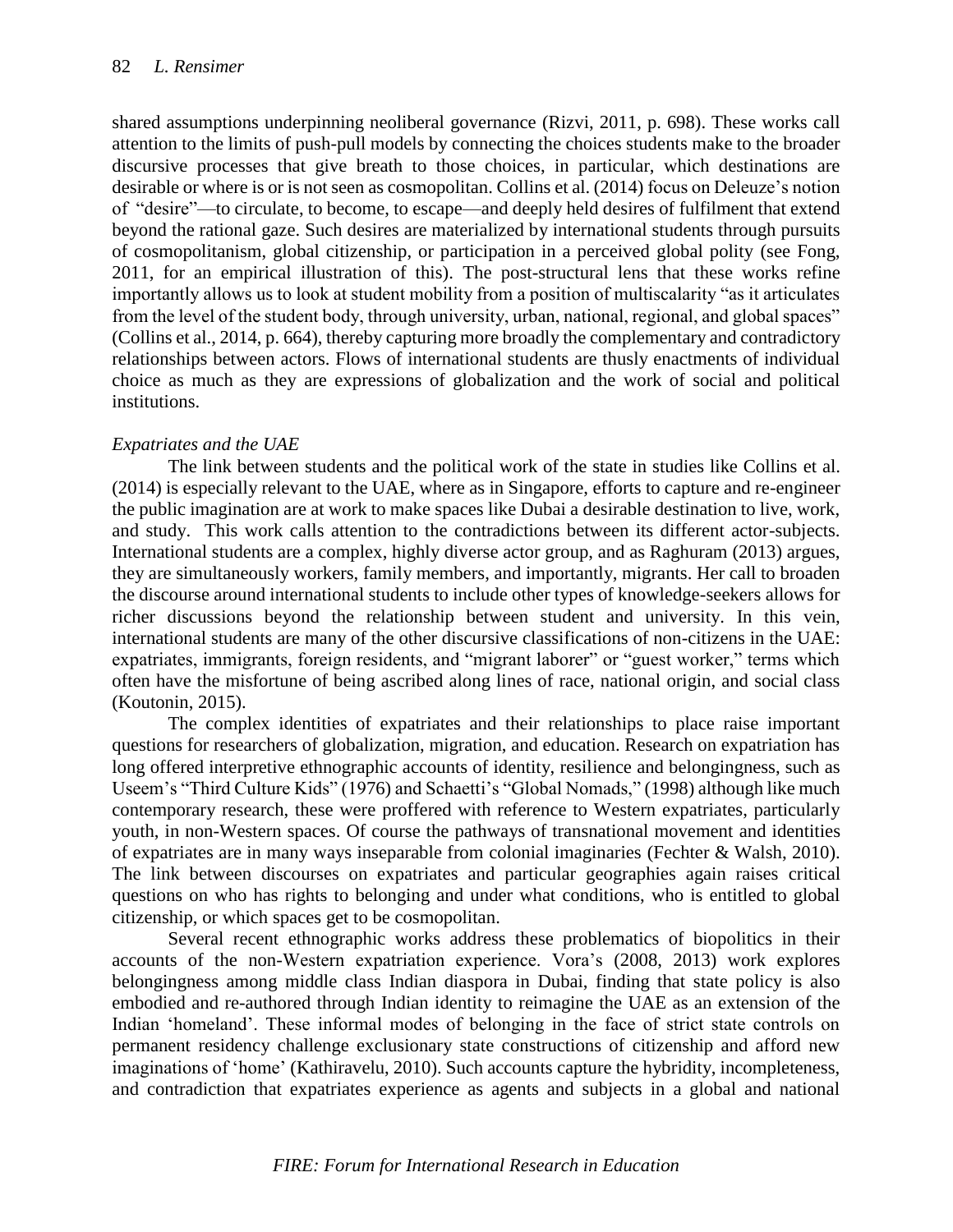governance project. They also point to the ways in which the desires to belong and to stay play an important role in this project, an argument that extends in equal measure to expatriate students.

The literature on expatriation and education is more disparate, as noted, due to the divergent discourses around international students, migration, and educational opportunity. The link between the terminology used and the purpose of migration is often left to the state to define. This problem was incidentally highlighted in the OECD's *Education at a Glance* report, wherein some participating countries reported their tallies of international students while others counted "foreign students" as a byword for expatriate residents (see OECD, 2012, p. 368). Thus the necessity to cross borders, obtain particular visas, or travel for certain purposes is a popular albeit internationally varied set of criteria for distinguishing international students from their *in situ* counterparts. In this context the UAE as both a place of residence for multi-generation resident non-citizens and of international students becomes a fertile space for exploring questions around their distinction, like who is counted, who is considered to belong where, and what their international mobility pathways look like.

The UAE's practice of importing its higher education provision from international providers adds a layer of complexity, enabling mobility by proxy; that is, accessing international degrees from home. Despite the wealth of research on IBCs and international degree programs in the UAE, few studies empirically engage with student experiences of choice, access, or student mobility pathways shaped by local access to international institutions. Recent works by Wilkins (2013) and Wilkins et al*.* (2011) do pioneer research on "choice-making" among Dubai student expatriates, bridging the marketing literatures on choice and the more often anthropological accounts of expatriation. At the same time, by looking at students in private international schools their study reinforces ideas of who is considered an expatriate, and it acknowledges yet stops short of critically engaging with the operative differences between international students and expatriates. While not aiming to theorize expatriate student immobility necessarily, Wilkins (2013) does account for the role of parents, particularly of culturally conservative backgrounds, in constraining choice, as well as the role of IBCs in widening access and opportunity to such students.

#### **This Study**

The paper draws on the findings of a larger study investigating higher education access and opportunity in the northernmost emirate of Ras Al Khaimah (popularly referred to as "RAK"). That study collected data on international degree providers, their students, and commercial and regulatory practices over a six month period between winter 2014 and spring 2015. Research methods included interviews, questionnaires, observations, and document analysis. It found, among other things, a sector in transition with an under-regulated relationship between the competitive market practices of commercial degree providers and a semi-captive studentconsumer base (Rensimer, 2015). It found (im)mobility and affordability to be frequent considerations of students and the commercial providers in Ras Al Khaimah catering particularly to students facing either financial or geographical constraints.

#### *Instruments*

The first instrument applied to this study was a brief questionnaire distributed to international students at four international branch campuses or degree franchises operating in Ras Al Khaimah with the overall participation of 103 students. This instrument yielded descriptive data on student trends across multiple institutions and demographics within the emirate. Its quasiquantitative design was intended to survey broadly and to capture a "snapshot" of the higher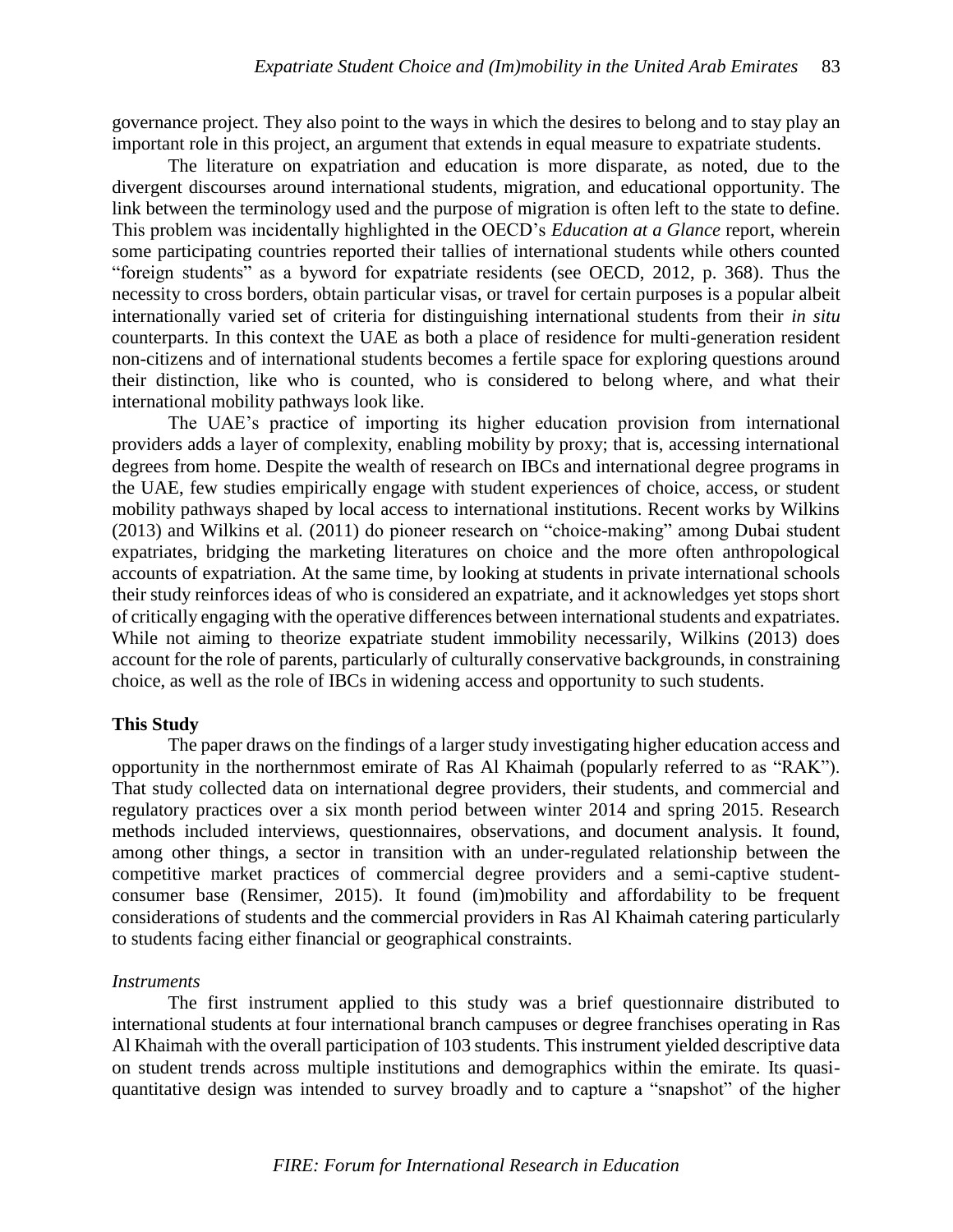education landscape, which would then inform directions for deeper inquiry using more qualitative tools. Several dominant national brands and a wide range of international students by origin were captured in the data.

The second instrument was a series of one-on-one interviews with students at one popular international institution, with a subset of those interviews limited to six resident expatriate students. Interviews took place on campus and lasted between forty and sixty minutes each. Both the questionnaires and the interviews covered topics of student choice-making, mobility (interand intra-nationally), access to information, future plans, and their relationship to the UAE.

## *Participants*

The institutions selected for the study are thought to be appropriately representative of the wider commercial<sup>4</sup> international higher education market in Ras Al Khaimah. This market includes both IBCs and international degree franchises, a categorical distinction which is often overstated elsewhere (see Altbach, 2012, for example) given that degree franchises and IBCs in the UAE both enter business partnerships with infrastructure and service providers which own and lease the physical campuses to the international degree provider. In Ras Al Khaimah, most of the degree providers are in fact franchises given their local ownership and semi-autonomous management. Two of the institutions participating in this study are among the largest commercial providers in Ras Al Khaimah, with their combined enrollments totaling one-third of market share in the sector. The six expatriate international students participating in interviews were enrolled in the largest international degree provider in the emirate. They originated from three countries all from the South Asia region. Four were male, two were female, and all were between the ages of 18 and 23. To ensure the confidentiality of the student participants quoted below, pseudonyms are used followed by their country of citizenship.

### *Context*

For a study on expatriate students, mobility and access, Ras Al Khaimah serves as an appropriate research context. It is a spacious, less urbanized emirate and is the farthest from Dubai and Abu Dhabi, although it is well connected by the major arteries running from north to south. These roads enable commuters from as far as Abu Dhabi access to Ras Al Khaimah and vice versa. Its overall population in 2012 was 416,600, or roughly 5% of the total UAE population; however, an estimated 70% of its population consists of Emirati nationals, which sits in sharp contrast to the more populous emirates of Abu Dhabi, Dubai, and Sharjah where expatriates greatly outnumber nationals (Oxford Business Group, 2012). Importantly, Ras Al Khaimah has neither the petrocarbon resources of Abu Dhabi nor the global financial services industries of Dubai funding its growth, and as a result the emirate has a considerably smaller public expenditure for the highprofile construction projects and investments that command the global imagination as its larger peers do.

# *Limitations*

 $\overline{\phantom{a}}$ 

As this study aimed to understand how expatriate students in Ras Al Khaimah complement or challenge popular assumptions of international student mobility and choice, it focuses its

<sup>&</sup>lt;sup>4</sup> The use of "commercial" is used here to distinguish the private, for-profit international degree providers from the American University of Ras Al Khaimah (AURAK), an emirate-owned local university. AURAK enrolled 492 international students in the 2015-16 academic year, or roughly 15% of international students studying in Ras Al Khaimah. AURAK was not included in this study.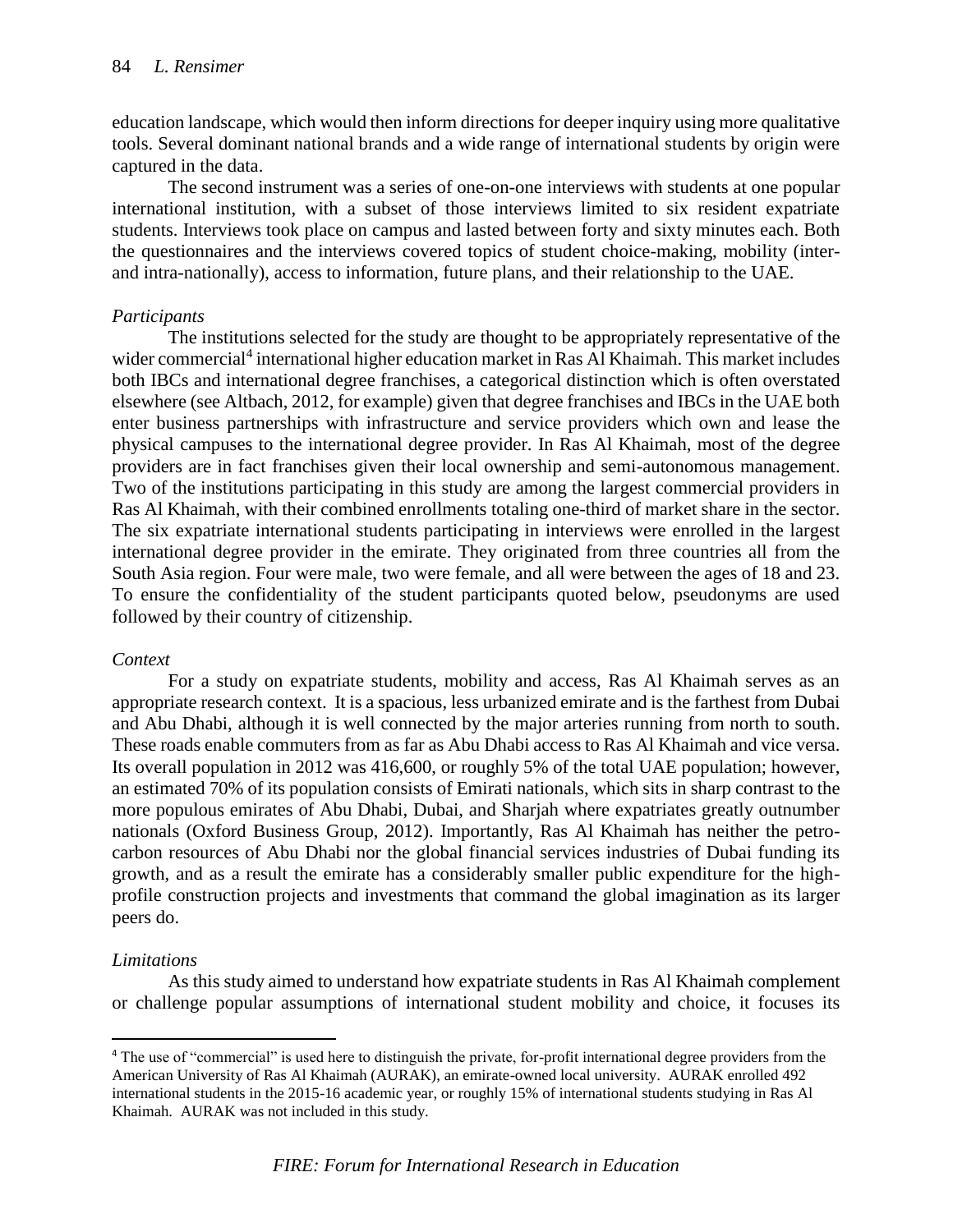attention on relatively immobile expatriates studying inside the UAE. The themes that emerge from their narratives and the conclusions reached in this study might have differed if the data also captured experiences and pathways of mobile students, including those studying in other emirates and those studying outside the UAE, particularly expatriates who returned to study in their country of citizenship. A research design comparing the experiences and needs of long-term expatriates with recently arriving international students would also broaden the analysis, although such an undertaking was outside of the scope of this particular study.

Regarding the methods used, a larger number of participants in both the questionnaire  $(n=103)$  and student interviews  $(n=6)$  would strengthen the findings, particularly as all of the interviewees were of South Asian citizenship. Diversifying participants can be a challenge for research design as purpose and duration of residency in the UAE frequently map out onto nationality, class and gender. In Ras Al Khaimah, most of the international students arriving solely for study were of African nationalities while long-term resident expatriates were most often from South Asia.

Finally, sensitive questions that specifically address socioeconomic background and religion were avoided in the questionnaires and interviews. References to both are implied in students' responses to questions on affordability and choice, with consequences made particularly evident where they intersect with gender. Further research might delve deeper into either of these areas to capture how they articulate with enrollment decisions, mobility pathways, and broader life choices.

#### **Findings**

 $\overline{\phantom{a}}$ 

The Emirate of Ras Al Khaimah is host to roughly 3,250 international or expatriate students<sup>5</sup>, just over half of its total 6,200 students. These figures pale in comparison to those of Dubai, Abu Dhabi, and Sharjah, but are in line with the general trend across the UAE of higher enrollments of non-Emiratis than Emiratis, excluding Abu Dhabi. Putting size aside, the data made available on international students by the UAE's Ministry of Higher Education and Scientific Research are critically missing the nuance that this study is aiming to call attention to. The data are labelled as "expatriate students," but included in these figures are both resident expatriates and international students who have migrated specifically for their higher education. Nationality and country of birth are reported, but it is impossible to determine from these data why or when students came to UAE, and whether their emigration to the UAE had anything to do with higher education (see UAE MoHESR, 2014, pp. 41–44). Dubai and Abu Dhabi likely have much higher proportions of international students who explicitly migrated for the purpose of study due to these emirates' relatively greater international cachet and the profile of their international institutions relative to those in Ras Al Khaimah, but the precise relationships cannot be identified without clear data distinguishing international students from expatriates.

Among those students in Ras Al Khaimah responding to the questionnaire employed in this study, only three of the 103 respondents arrived in the UAE at the age of 18 or older with the stated purpose of studying for a degree. Of the remaining respondents in the sample, one-third were born in the UAE and the rest emigrated for purposes of work or joining with family (see Table 1). For those who were born in other countries, the average number of years spent in the UAE at the time of their participation in the study was 6.7 years. With a median sample age of 22, most had spent

<sup>5</sup> This figure combines the 1,256 reported in the 2013/14 UAE Higher Education Factbook (UAE MoHESR, 2014) and estimates provided to the researcher by non-reporting free zone institutions or local regulatory authorities of around 2,000 students.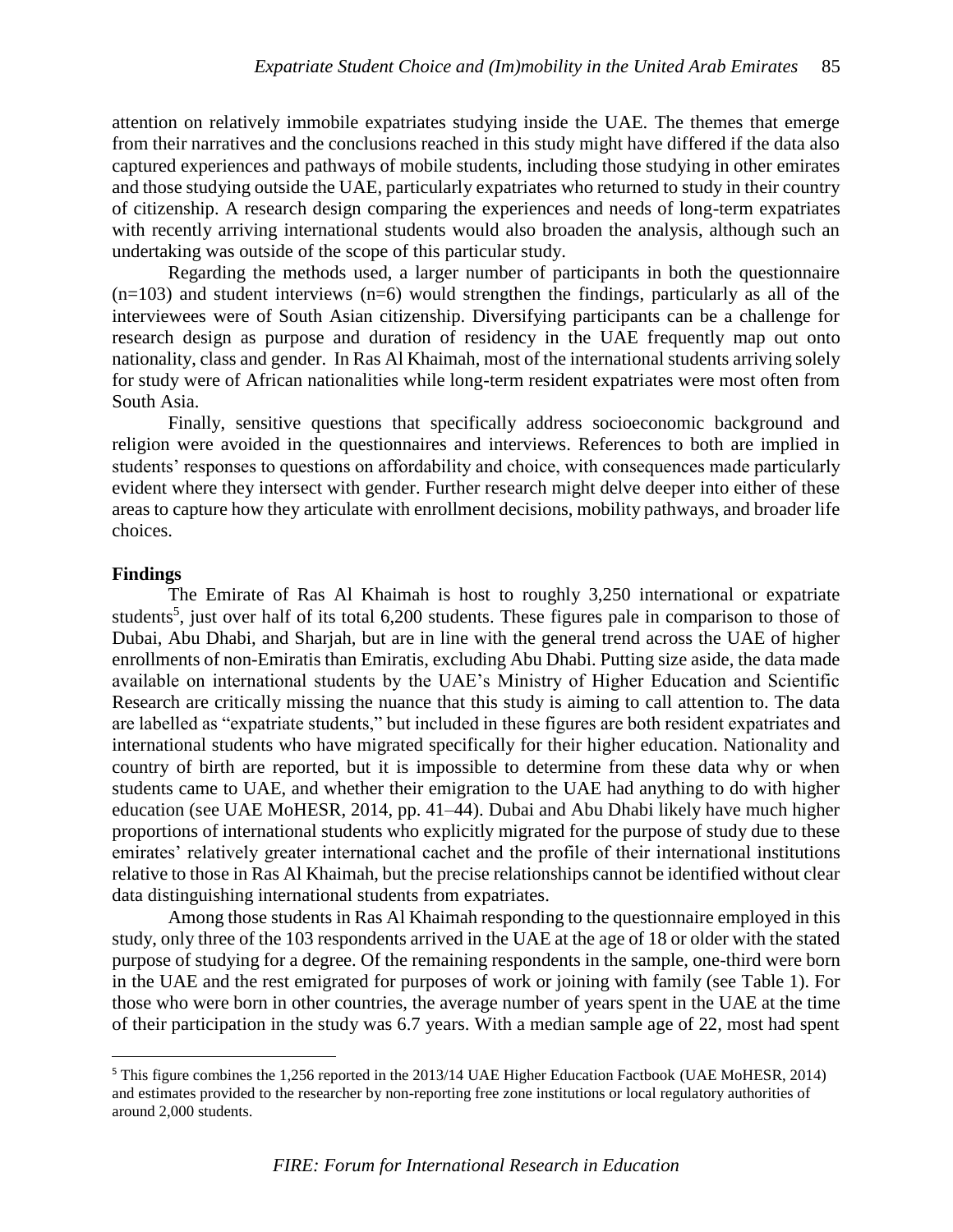a sizable number of their formative years in the UAE. The nationalities captured in the sample widely reflected the expatriate demographics of the UAE, with two-thirds of the respondents being of South Asian origin (see Table 2).

In the context of mobility, the data appear to cluster around four types of expatriate students based on responses to questions about their study destination choices and alternate institutions they had considered (see Table 3). The first two types were *intra*-nationally mobile only, or limited in their range of options to institutions in the UAE. The first type showed little to no mobility; they were limited to institutions in Ras Al Khaimah and nearby Northern Emirates. These students were relatively few, but cited costs and proximity to their families and work as most important factors in their determination, or as seen through the concepts used in this study, as impediments to their intra-national mobility. Comments like "Because I live in RAK and can't go outside of RAK" were frequent, while others linked location and mobility to other factors like family priorities or the cost of fees, personal expenses, and transportation to other Emirates. As the Emirates are interconnected with expansive road networks and each institution typically provides private buses, intra-national mobility was not evidently a constraint factor in of itself. However, the constraints of cost or family for these students result from studying elsewhere in the UAE, and so they expressed in their responses being limited to local institutions only.

| Purpose of Arrival to UAE                        | Number of respondents $(n=103)$ |
|--------------------------------------------------|---------------------------------|
| Born in UAE                                      | 35                              |
| Came with family before age 18                   | 28                              |
| Work                                             | 35                              |
| Study at tertiary level                          | 3                               |
| Other (such as fleeing conflict in home country) |                                 |

|  |  | Table 1: Purpose of arrival to UAE among participants. |
|--|--|--------------------------------------------------------|
|  |  |                                                        |

# **Table 2: Nationality of participant by region.**

| Nationality by region        | Number of respondents $(n=103)$ |
|------------------------------|---------------------------------|
| South Asia                   | 70                              |
| Middle East and North Africa | 23                              |
| Sub-Saharan Africa           | 3                               |
| East Asia                    | 4                               |
| Did not respond              | 3                               |

The second type was more frequent and demonstrated a broader knowledge of higher education institutions around the UAE, typically citing the Dubai-based competitors of the institution they studied at in Ras Al Khaimah. Some of these students articulated their intranational mobility by commenting on their goals rather than the means, as for example, one asserted that "It doesn't matter in RAK or Dubai or anywhere. The quality of education should be good."

The third and fourth types were also internationally mobile. The shape that this mobility took, however, was mostly limited to study in expatriates' country of citizenship. It was also a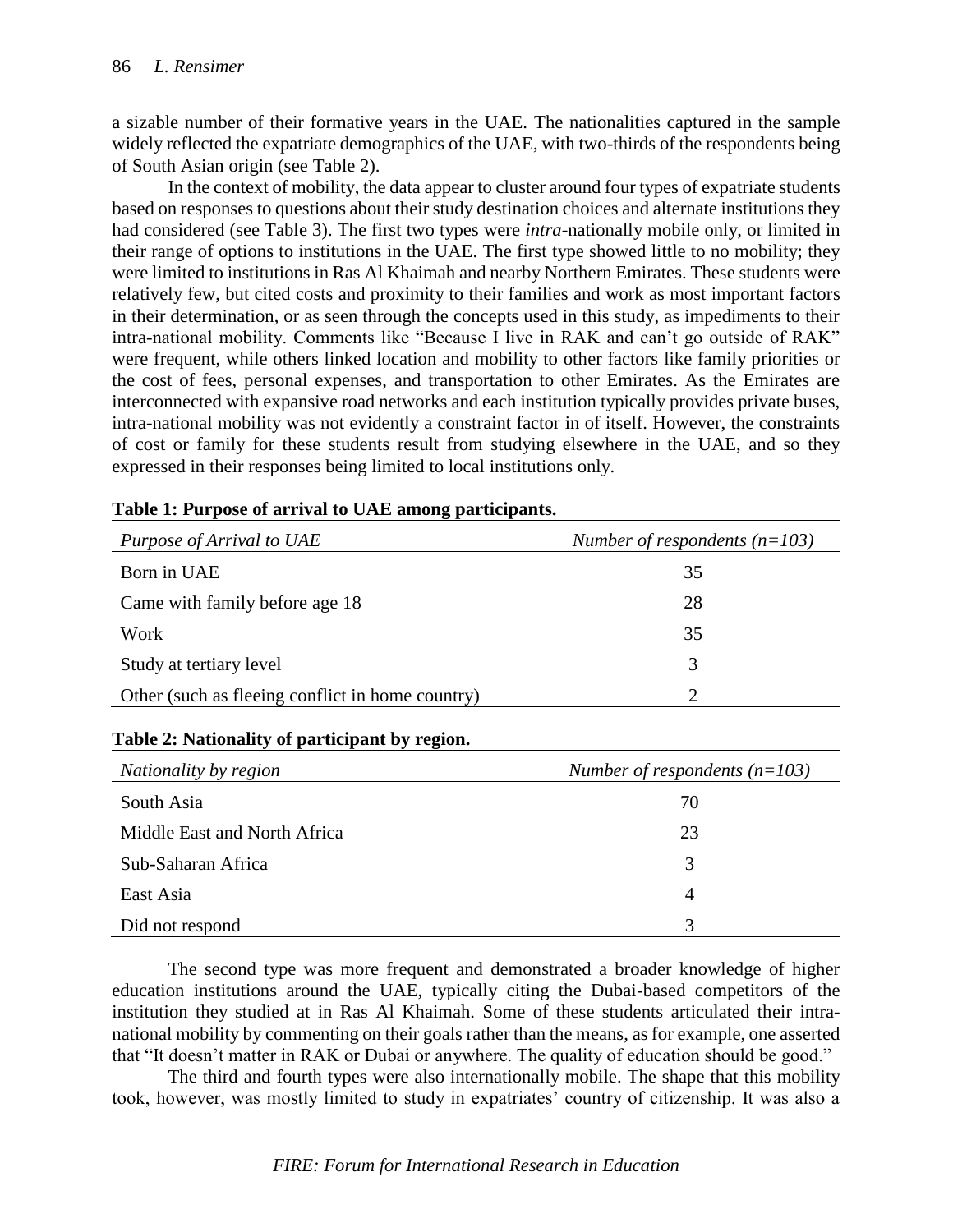small contingent of the overall sample. Of the 100 expatriate respondents, only nine were considering both other UAE-based institutions *and* institutions in their country of citizenship, and another seven were considering only institutions in their country of citizenship. Together they comprise less than one-fifth of the total sample of expatriates. Finally, only two responded that it was a choice for them between study in the UAE and a third location: one in the United Kingdom (UK) and one in Canada. Both studied at the same institution in Ras Al Khaimah and cited their combined residency of 36 years there as a factor in choosing to stay.

| Degree of<br>mobility     | <b>Range of choice (based)</b><br>on other institutions<br>considered) | Number of<br>respondents | Key factors affecting choice to<br>study in Ras Al Khaimah                                                                      |
|---------------------------|------------------------------------------------------------------------|--------------------------|---------------------------------------------------------------------------------------------------------------------------------|
| Limited to no<br>mobility | Must remain with Ras<br>Al Khaimah or nearby<br>emirates               | 39                       | Costs, proximity to family                                                                                                      |
| Low                       | Anywhere within the<br><b>UAE</b>                                      | 46                       | Proximity to family, quality of<br>education within UAE                                                                         |
| Low/<br>Medium            | Between UAE or<br>country of citizenship                               | 16                       | Costs, uncertainty of future plans or<br>tenure in UAE, importance of<br>studying at an institution from<br>citizenship country |
| High                      | Anywhere including<br><b>Western destinations</b>                      | $\overline{2}$           | Convenience and familiarity with<br>living in UAE                                                                               |

#### **Table 3: Degrees of intra- and international mobility**

While the term "choice" is used here, it needs to be emphasized that it is not unrestricted choice. Where students had any role in the decision at all, structural and sociocultural factors shaped the contours of opportunity and the perceptions of possibility to construct the parameters of "choice". The mobility pathways described above articulate this, wherein the types of institutions students perceive as possible and desirable (and those not stated presumably impossible or undesirable) are highly circumscribed. As the students in this context have little to no international mobility, the language of "push" and "pull" factors is inapt, even though costs, one of the major determinants identified in this study, might map onto "pull" factors in Mazzarol and Soutar's (2002) model. More appropriate is the language of constraints and opportunities for international or intra-national mobility. Doing so resituates the agent-centric language of "choice" in mobility studies to the context of economic migration, low-income families and a biopolitical regime that tightly controls border crossings along national and racial lines. As de facto internationals, expatriate students have already experienced mobility, and while their bi-directional pathways to their country of citizenship usually remain open, other pathways do not necessarily appear *ex nihilo* or through residency in the UAE alone.

# *Cost as a Determinant*

The direct and indirect cost of higher education was the largest influence on expatriate students' choices and determinant of mobility. For some of the interview participants, tuition cost was an explicit factor in their personal or family decisions. Affordability was often articulated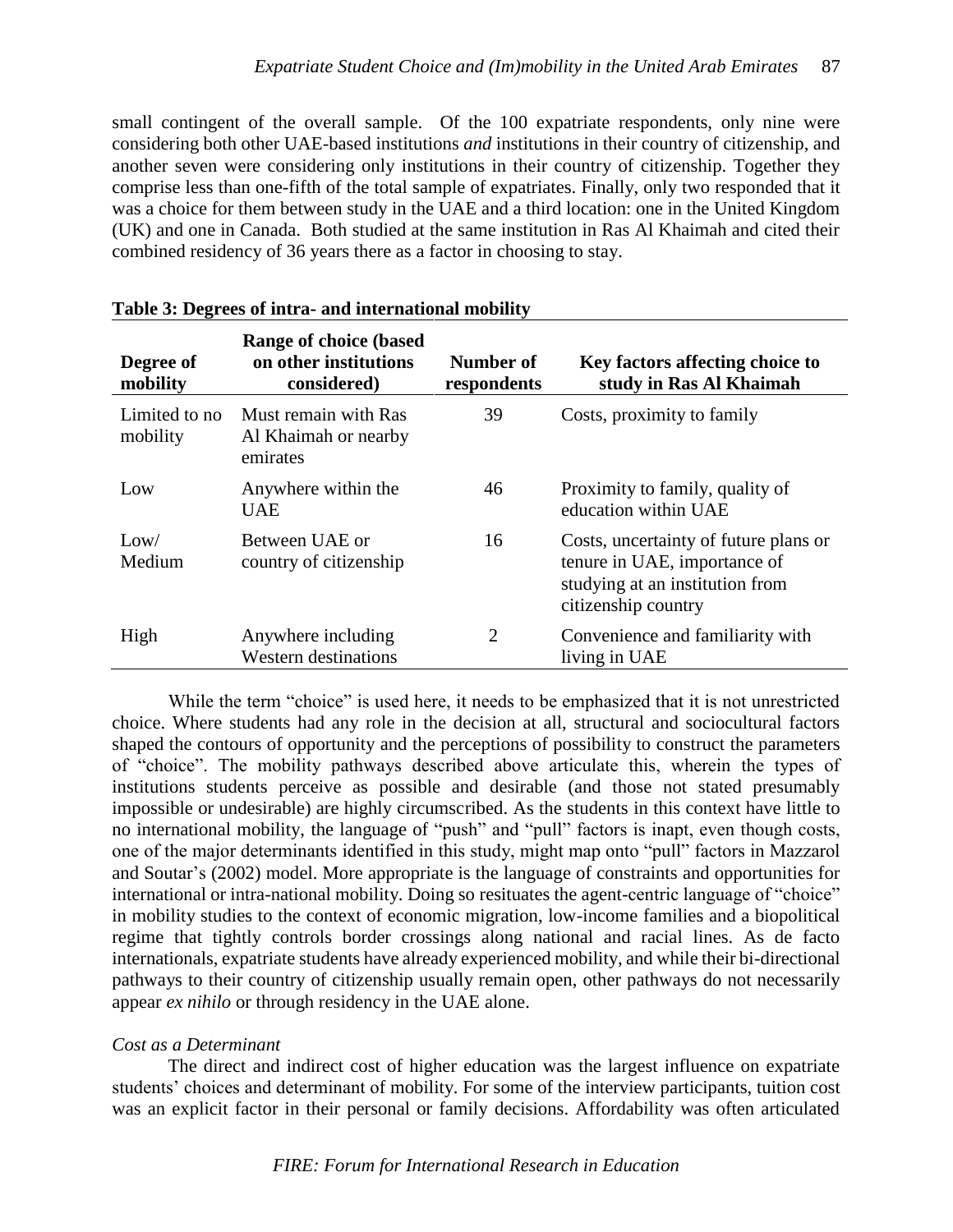through a comparative lens, with the cost of attending an international institution in Ras Al Khaimah framed against local semi-private institutions (e.g. AURAK, RAK Medical and Health Sciences University), institutions of similar national origin in Dubai, or the nearest equivalent in the students' country of origin. For some, there was no choice or agency:

"Usually the parents send their children back to [their] home country, because here they can't afford [education], it's very tough. Usually the fees of the university [in UAE] are very expensive." (Haneen, Pakistan)

For others, there is choice, albeit limited:

"Okay, let me be honest. The thing is, my parents wanted… in fact, I wanted to go Pakistan for my studies and all because, being honest, I couldn't afford any of the universities and I never knew about [the international institution in Ras Al Khaimah]. So my friends…, two of them, studied at [the same institution] itself, so they told me there's a campus in Ras Al Khaimah and they do an engineering course and all. I'm like, okay let's have a look at it, so I knew of [competitor institution of same national origin in Dubai] but [it] was too costly for me. It's a good university though, but I came to [the institution in Ras Al Khaimah]… I loved it in fact." (Abdulrahman, Pakistan)

This student had institutions in Dubai and Pakistan in his sights, drawing on language of desire (to study in Pakistan) and of individualism ("I couldn't afford"). However he, like all of the interview participants, was financially supported by his family and bound by collective decisions. When compared to the other interviewees he was likely under the least pressure from family in terms of his institution, location and degree choice. Nevertheless, his selection was partly framed by consideration of the financial cost to his family, noting that his elder brother, also living with the family in Ras Al Khaimah, was not given an opportunity to study and instead took up semi-skilled work to support his family. Others framed responses similarly, contextualizing cost as a factor that weighed against their personal commitment to family:

"Cost was also an issue … My father was saying that you can go anywhere you want and said it's no problem for me that you can choose any university you want to go anywhere, wherever you want to go, but as a son I also have to think like, okay he is my father, he is offering me this time, so it's fine but anything will happen in future, and I need to save as much as I can and get whatever I can, like ... in less money..." (Hamza, Pakistan)

These excerpts highlight the contextual and social nature of affordability, given young students' dependency on their families. They differ somewhat from the priorities expressed by more privileged expatriates in the UAE (Wilkins, 2013) and complement the findings of Li and Bray's (2007) study which argued that the parameters of choice and of affordability are simultaneously shaped in and by dynamic social contexts.

One notable observation is that the students, despite studying at an institution originating from a Western country, did not talk about the cost of studying at the same institution in its home country. It may go without saying that if cost was a decisive factor within the UAE, the cost of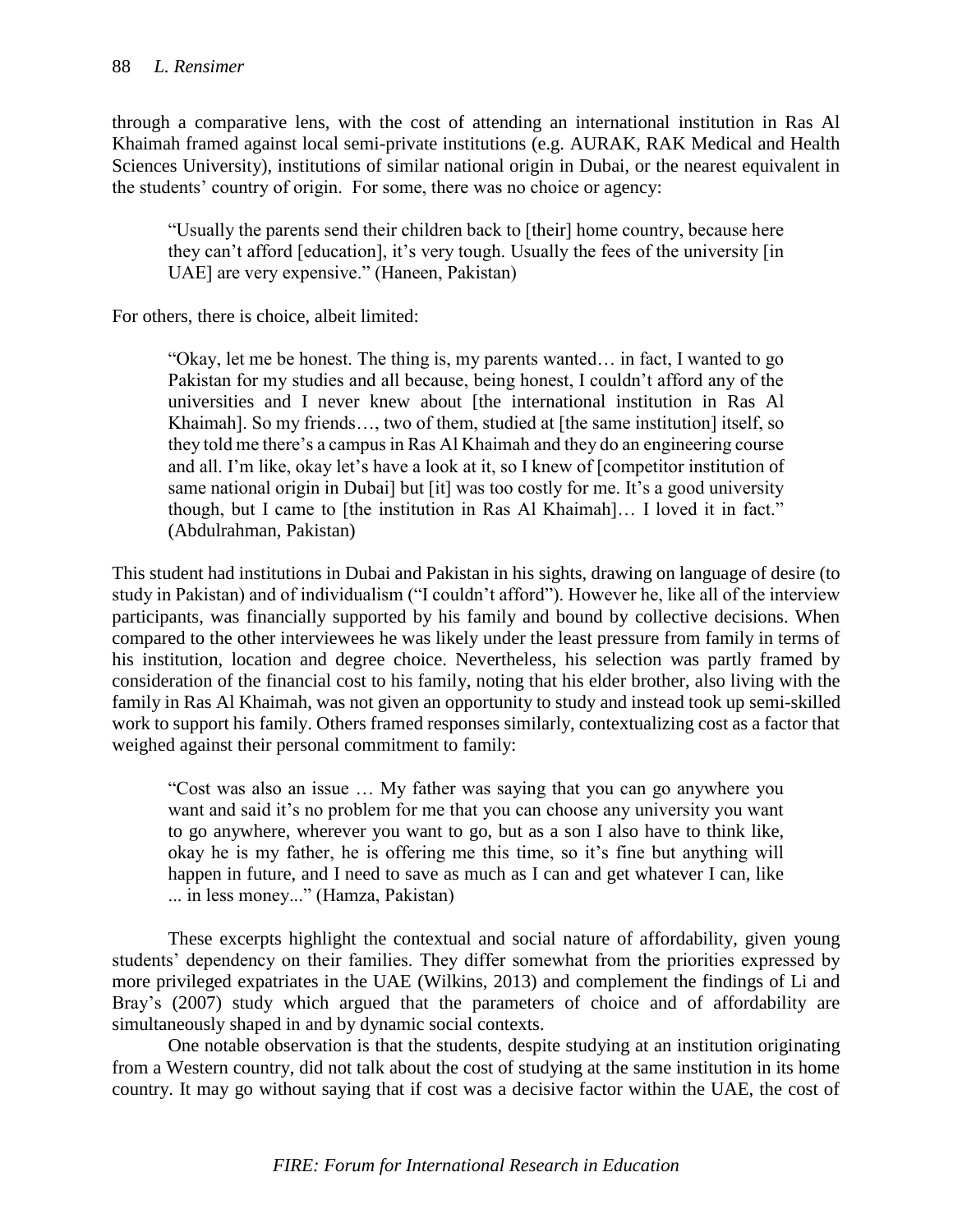study in the US or UK would as well. The fees at most branch campuses in the UAE are generally lower than they would be in their home countries, and these rates are further shaped through competitive marketing, including early registration discounts and "scholarships" for new students with high secondary school scores. However, it also underscores elements of preference, including the desire to be near or with family, attend an institution that simultaneously feels international yet familiar or recognizable, and have in place social networks to draw upon. These too might be usefully understood as social costs that bear on the individual student and the family, and thus weigh on the scope of possibilities.

#### *Family*

More than social networks generally, the draw of family in shaping opportunity or curtailing mobility featured prominently in students' responses. Students again talked about the benefits of proximity for cost-saving, security and general ease of living. This was articulated through the perspective of their parents as an obligation to remain together, maintain certain social practices, or provide material support to the family.

In many of the cases, choices were minimal to absent entirely. In a more extreme example, one student stated, "My parents took me from the Philippines so they may have the chance to take care of me while I'm still immature. It's not because I want to study here [in Ras Al Khaimah]." As for his choice of institution, he continues, "[It] was my parents' choice. They just enrolled me here without me knowing it."

More common, however, was the sense of obligation, such as in the issue of cost, and the appeal of keeping the family together. One interviewee considering returning to India to study was dissuaded by his father, who placed greater importance on keeping the family together over known benefits of universities overseas:

**"**Even when my dad was telling about the Indian universities, because they have ... good reputation and this and that, because my dad is also here he told if I'm here, you also study here. So he also got convinced, like 'If I'm staying in Ras al Khaimah, you also [stay] in Ras al Khaimah so you will be with us. If you go again to India then we will meet in six months.' So he was like 'Okay, you study here.'" (Harjit, India)

The selection of degree subject was similarly influenced by family considerations and an obligation to study a program acceptable to parents. As the overwhelming majority of international higher education degree programs in the UAE are vocational in nature—engineering and business administration especially—students' enrollment at an international institution often assured a degree that spelt a career pathway in line with parents' expectations. When one male student was asked whether he was under any pressure from his parents, he quipped, "Yeah, actually being a Pakistani kid you always have three options: either you can get into medical, engineering, or law. That's it." Asked if this was his reason for studying engineering, he followed, "They never forced me to, but I think if they want me to go for engineering or something I'll go for it, no problem."

The family dynamic, however, is intersected by gender and the attendant expectations placed on gendered roles. Female interviewees did not talk about explicit or implicit expectations to support the family as males did, their language instead suggesting the role of familial paternalism in providing them "protection" from the necessity of studying overseas. In these cases their physical mobility and study choices were circumscribed as a consequence of their gender.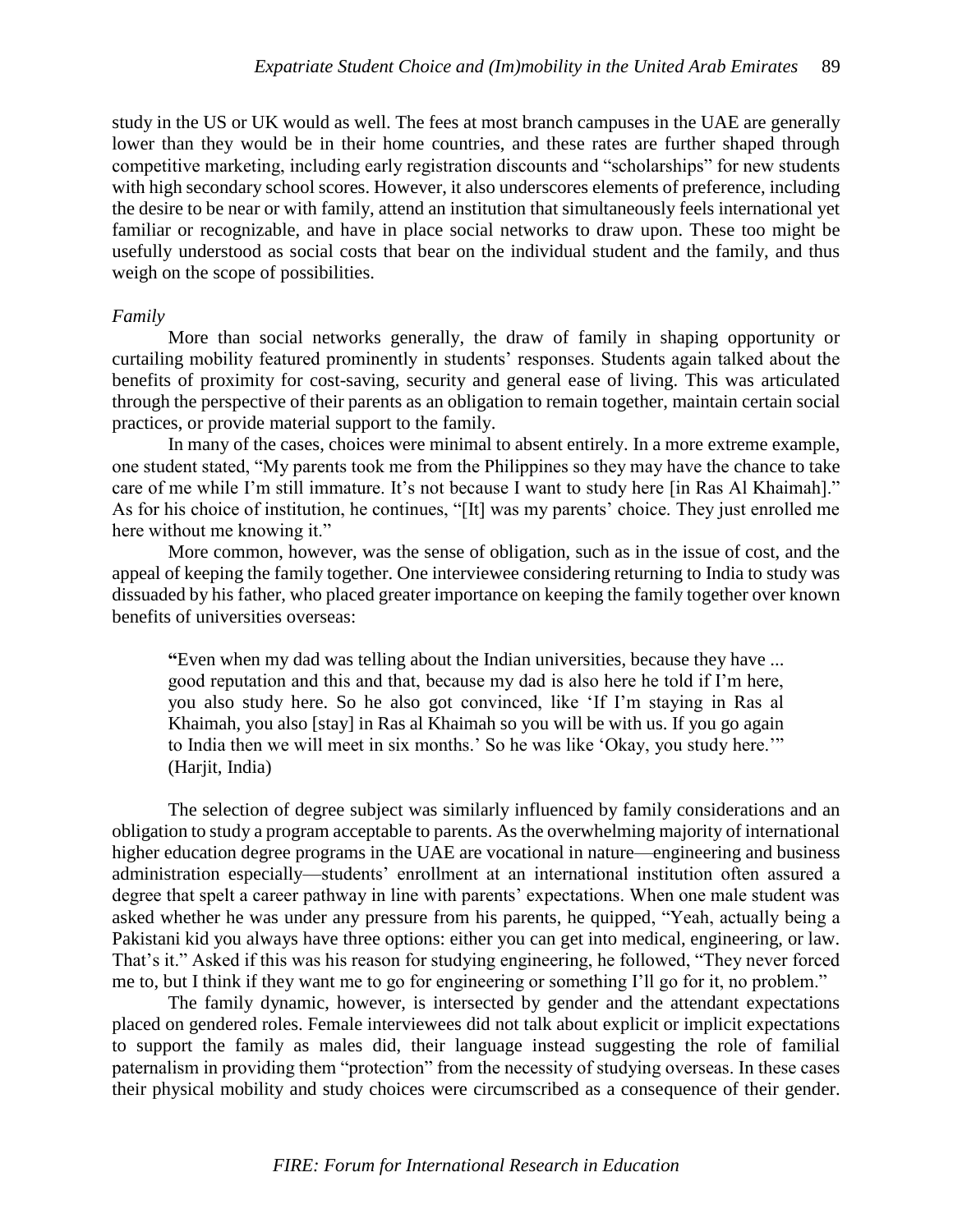For one Pakistani interviewee, her parents prohibited both studying in her country of citizenship and in the UK. Their decision to bar her study in Pakistan was articulated on grounds of her personal safety, but the UK was also ruled out even though her brother had studied there and her father traveled there frequently for his business. When asked about choices in light of *intra*national mobility, she emphasized the distinction between commuting alone on a daily basis to a campus anywhere within the UAE to "going outside" by studying abroad, where parents could not regularly look after them. Another female Pakistani interviewee similarly noted that she was free to study anywhere in the UAE for her next degree provided that her younger brother attended the same institution and moved with her.

Both female participants talked about the high costs of higher education, and both had originally intended to study medicine with their parents' encouragement. Again, affordability is contextualized by the dynamics of gender and family obligation. With the exorbitant costs of medical programs in the UAE and the only alternative being returning to Pakistan to study, both resorted to studying other subjects in order to comply with the needs or expectations of their families. Here, as in other examples, family both enables and constrains choice, calling attention to the ways that choice and mobility are inextricably embedded in their social or collective contexts.

The role of family on these expatriate students' choices and opportunities appears to cut against the studies on international students, which find that the reputations of institutions generally have a greater influence on choice than that of parents (Mazzarol & Soutar, 2002; Pimpa, 2005). It does cohere, however, with Raghuram's (2013) position that migrant students have multiple identities and are guided by their simultaneous roles as family members and as individuals seeking knowledge and positional gains.

### **Discussion**

The study's findings draw together shared and divergent experiences of immobility among expatriate students, speaking to the ways in which expatriates—simultaneously subjects and agents of globalization—are localized. The constraints to their mobility tease out some of the broader structures and regimentations that keep people in place while also identifying pathways for possibility. The following section places some of these emergent findings into broader dialogue with themes explored in the literature on mobility and expatriation.

### *Banal Cosmopolitanism and Strategic Mobility*

Studies on international students often interrogate the ways students conceptualize global citizenship and the strategies they pursue to accumulate its materialities (Fong, 2011; Matthews & Sidhu, 2005). What the studies find are representative experiences of "becoming global" "out there," particularly in Western geographies, through intensive exposure to banal cosmopolitanisms, particular forms of cultural literacy, and in some cases the attainment of foreign residency. Nonetheless, mobility is framed as a predetermined property of self, often to elite families, and is actualized through migration and the embodiment of cosmopolitanism.

What the findings of this study suggest are ways that mobility is understood not as a means to something else but as an end goal in and of itself. Responses appear to indicate that mobility is understood as something that can be achieved through study at an international institution. For most it was not a literal misunderstanding that an international degree would be a credit towards foreign visa eligibility, although this perception too surfaced from time to time during the study.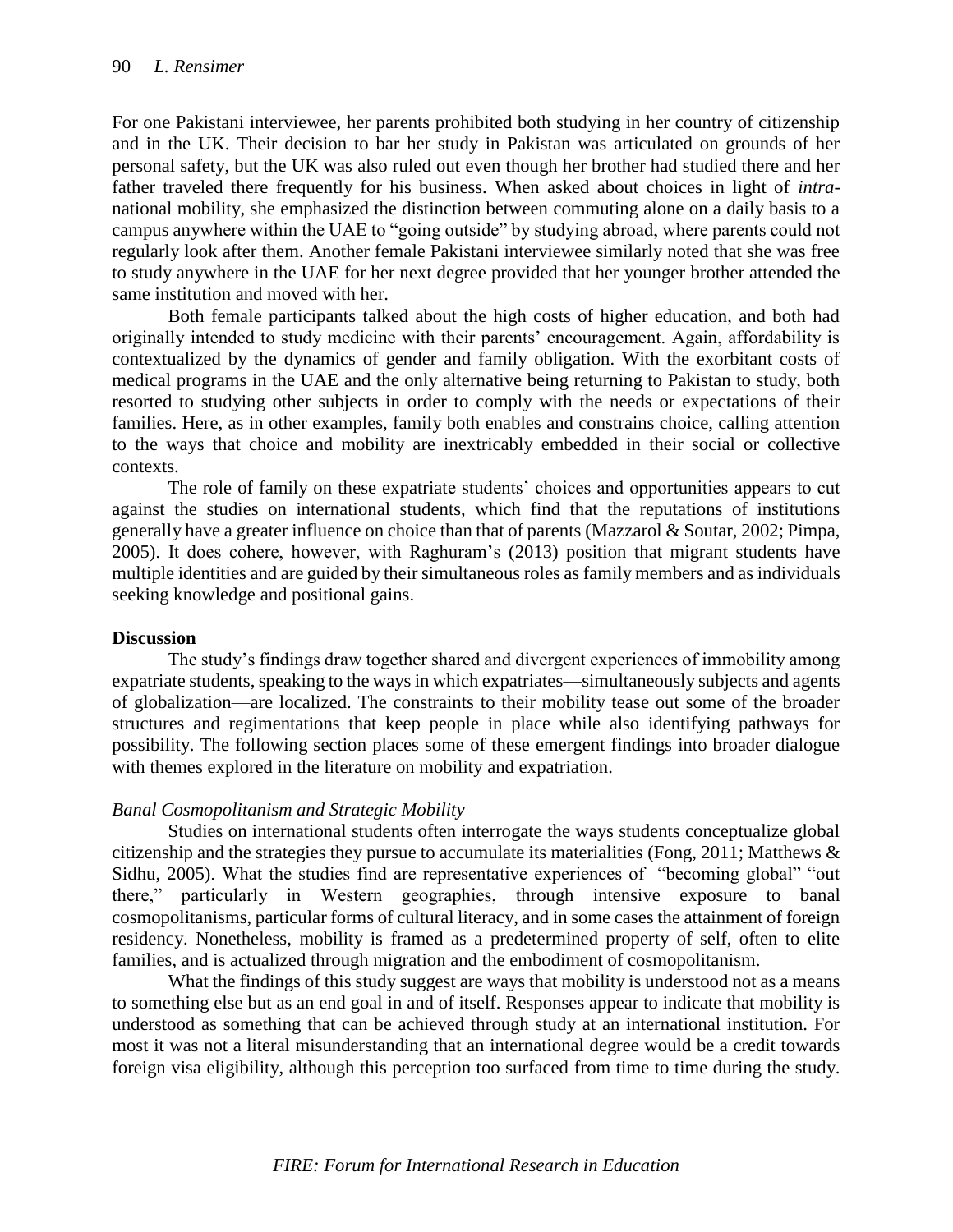Rather, it is evinced through articulations of the *perceived* value of an international, particularly Western degree and the attendant experiences of cosmopolitanism, banal or otherwise, on campus.

According to a separate set of interviews with international institution recruiters and staff, a common concern among their potential students is whether or not the degree identifies where it was earned, for example at "New York University Abu Dhabi". The concern stems from the potential misperception, particularly by employers, that the degree is not equivalent to a degree issued from the home campus. Here, the fear of localizing a "global" product, one that carries global import, is indicative of some of the same mobility and global citizenship discourses that the expatriate students denoted in their interviews. Accordingly, students talked about the Western degree they would earn in contexts of potential mobility and expanding opportunity. In contrast, they linked degrees from either the UAE or their country of citizenship to narrowed employment potential and an ossification of their current mobility. In these articulations, degrees from a UAE institution were discursively framed as "local," as were those from their citizenship countries. Despite potentially real material consequences that they all were aware of, it was also shaped in contrast with what was normatively desired through their Western degree: the pursuit of a global identification and cosmopolitan signifier. To interview participants and their families, a "global" degree was considered a more strategic choice than a "local" degree, even where they expressed aspirations to stay and work in the UAE. When asked about Shaheed Zulfikar Ali Bhutto Institute of Science and Technology (SZABIST), a Pakistani branch campus in Dubai, one responded:

"SZABIST... My father's like if you are living here, why are you choosing a degree from Pakistan? Why don't you go out *there* and have a degree from Pakistan. If you're living here just choose a degree from the outside because in the future we don't know where we will go. What if you go to the British or the America [*sic*], at least you have their degree also. You can work from out of the world, means all over the world you can work. But for a Pakistani degree, I don't think so, I don't think they will accept [it]. I don't think the others, the UK or American, they will accept our degree. My father is like, don't choose Pakistan degree. If you are living here, if you're studying here, then choose some other degrees from American or British [schools]. Don't choose a Pakistani degree. I think the UK and American degree has more value than the Pakistan degree." (Fawziah, Pakistan)

These comments also speak to an assumed deterritorialization of knowledge at the tertiary level. According to her father, Pakistani secondary school is appropriate in order to learn national culture, language, and particular socialization processes, but higher education is divorced from these. Seen rather as instrumental job training and denationalized technical knowledge, her father encouraged the pursuit of a Western higher education to capitalize on its relative prestige and the global mobility it was perceived to enable.

Whether or not the difference between degree origins has differing material outcomes is not important here. Relevant to this study is the *perception* that "global" degrees accord both mobility potential and foundations for global citizenship, a sentiment expressed by many interviewees. Students frequently linked these discussions of degree value to future plans, which in most cases involved attaining a higher degree in an Anglophone country. Australia, New Zealand and Canada were more popular future destinations due to perceptions of these countries having less cumbersome immigration procedures and greater opportunities for employment. Notably, and in alignment with Fong (2011) and others, these imaginary trajectories were not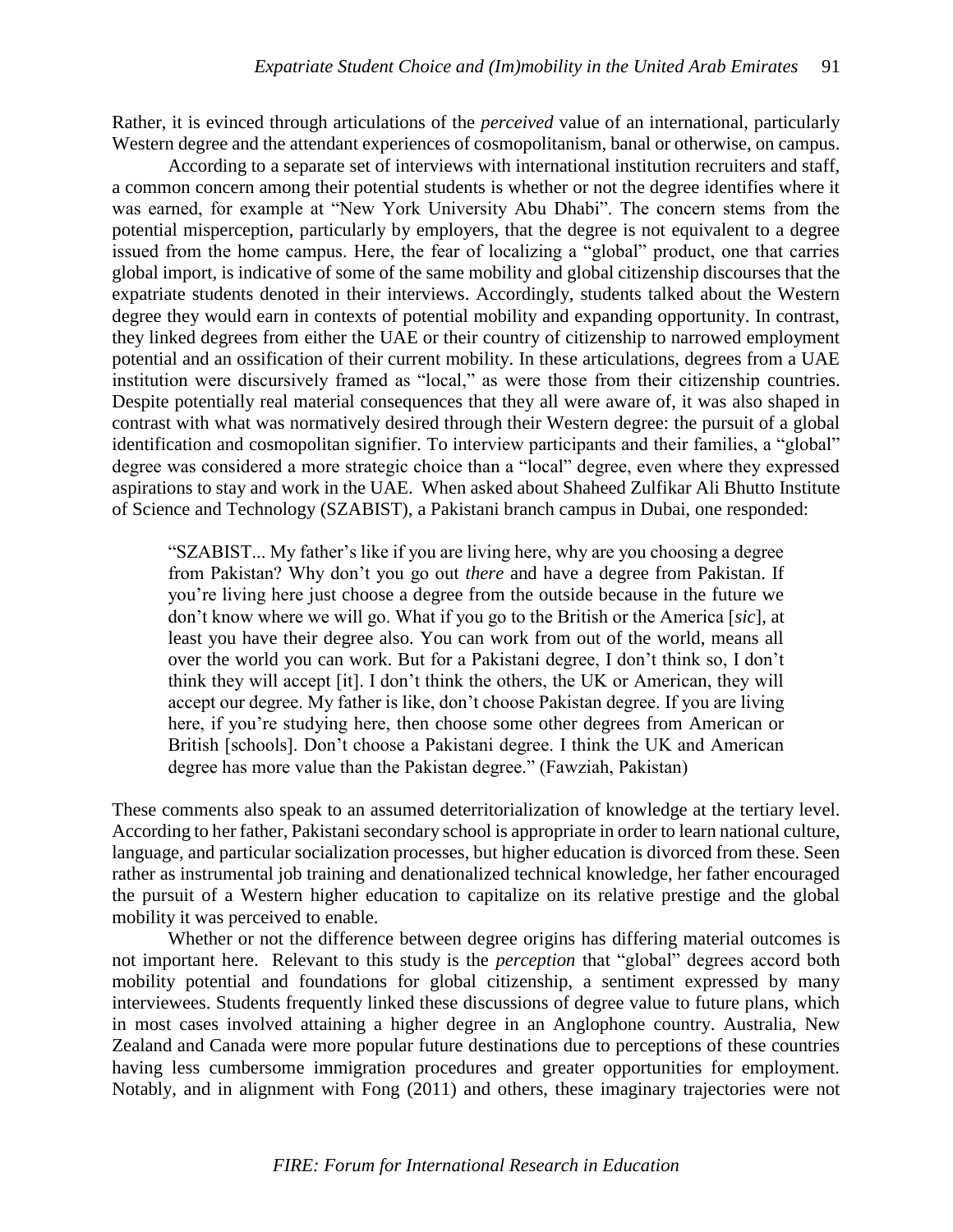permanent or unidirectional, but rather a stage that enabled employment opportunity, experience, and a stable future. These were not articulations of self-transformation, but of strategic mobilities—ones that were achieved in part through attainment of a "globally-recognized" degree. This comes in sharp contrast to the mobilities of elites, typified in studies of Gulf nationals or Chinese citizens, where mobility is preordained.

# *Problematics of "home"*

Another discussion that the findings speak to are the oft-mentioned notions of "home," and with it, senses of belonging and desires to remain or return. These are important to the discursive construction of mobility, particularly in this study regarding the binary language of "home" versus "abroad" and in the material ways that "home" serves as a resource and eventual destination for expatriate students. Interviewees' articulations of their mobility strategies and intended destinations were referenced with notions that "home" was where family was, where they were most familiar, and where they would eventually return. In most cases "home" was resolutely the UAE, and for others a close second "home," despite the impermanence and sometimes tenuous nature of their residency. These sentiments are contrasted with often phlegmatic descriptions of their country of citizenship as either a place of little familiarity, fewer opportunities, or in some cases instability. For one student his home was articulated as a place of return both physically and sentimentally:

**"**Because I've spent my childhood over there [in Sharjah], it's where I came to my mind when I was a kid, I opened my eyes in Sharjah ... I'll [always] think about Sharjah. I've never been to Afghanistan. I've been to Pakistan, but I was just one year old so I don't remember anything from Pakistan. So whenever I look back, I have all my memories in Sharjah, in [the] UAE." (Faisal, Afghanistan)

When this was asked in the context of his plans to work and study in Australia or New Zealand, he indicated that return was both inevitable because his family was settled in the UAE and desirable because of its familiarity and cultural resonance as a Muslim country.

However the fondness expressed in responses was often counterweighted with the complex and at times challenging realities of UAE residency. Expatriates in the UAE describe their relationship with their adopted home in conflicted ways, simultaneously permanent and contingent upon conditions of their sponsorship. The lack of opportunity for permanent residence in the UAE was explicitly stated as an issue for two interviewees, and for others, topics of employment, family, future travel, and migration destinations all hinted at the same, with references to home and belongingness coupled with insecurity or a constant awareness of their difference. This difference was articulated even when unintentional:

"Home is where you live, where you know people, where you feel comfortable and all. So yeah, [the] UAE is my home… my home country, this is my home. [pause] It's a bit tricky [*he laughs*]. Everyone would say that this is my home, this is my home. Because they love [the] UAE, it's given so much to us. The UAE has given so much to the expatriates and all, so yeah why not? It's home for us." (Hamzah, Pakistan)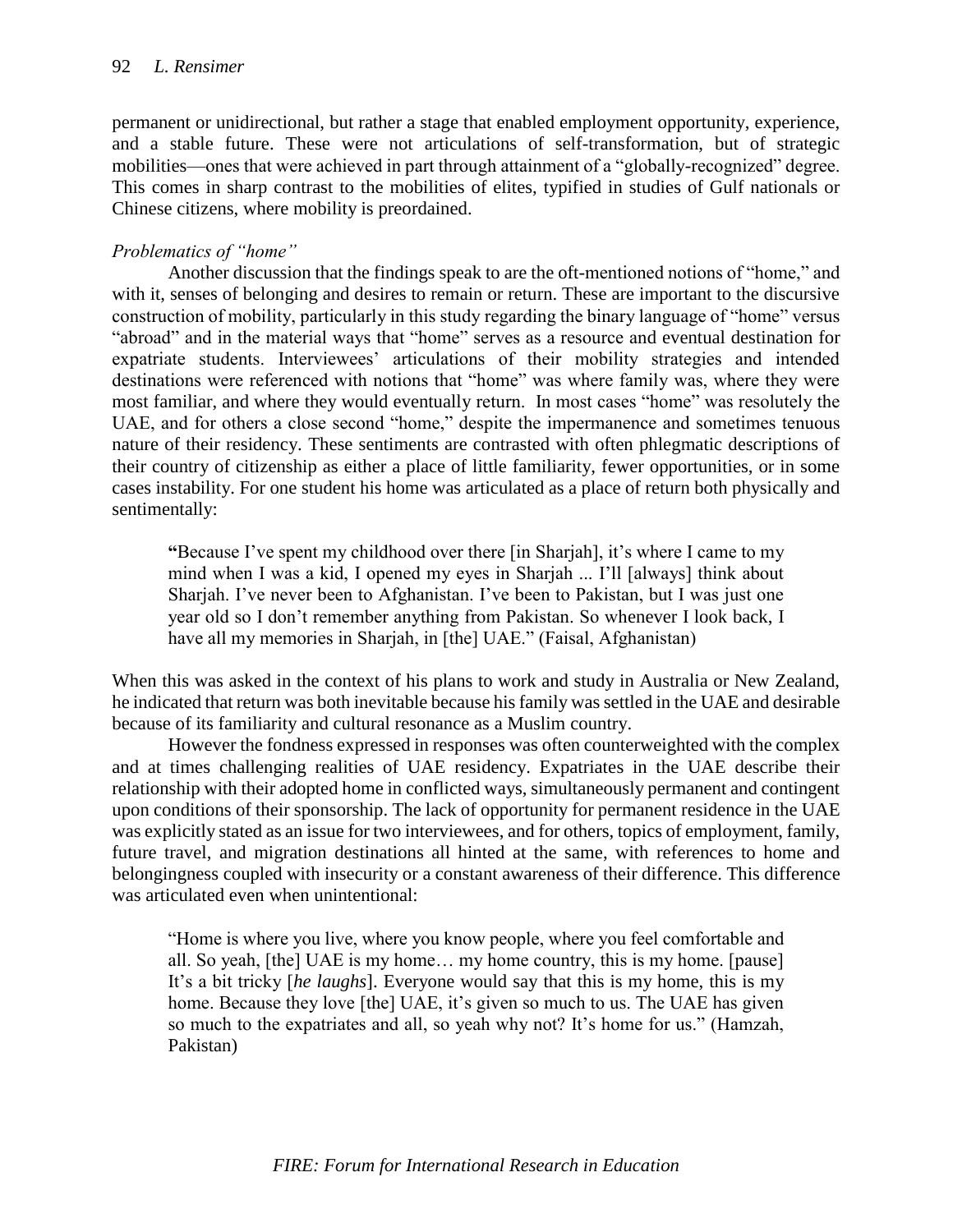The complexities of national identity and expatriate tenure in the UAE are explored in great length elsewhere (Vora, 2008, 2013). However, these complexities are especially germane in the context of international student mobility, where national identity intersects with the politics of migration as well as various discourses of desire for global citizenship and the desire of becoming. There is an argument to be made that these desires are tacitly aroused through the messaging of international institutions in the UAE as they position themselves as doorways to the "global," an argument examined at length by Sidhu (2006) in education-exporting countries. Fully understanding the structural impossibilities of permanent residence in the UAE, students' expression of their desires to seek out secure tenure in Western countries is articulated, objectified, and even commodified through the pursuit of an international degree at an IBC or international franchise.

The allure of the potential and the desire to become global, mobile, and complete may well extend to all international students, and where this intersects with on the one hand commercial higher education markets and on the other, governmental technologies, it may apply to all manners of student mobilities, pipelines, or recruitment. But what makes expatriates unique in this context is their complex spatialities of "home" and the experiences of displacement or vulnerability that attend to them. Unlike international students who circulate and return with their accumulation of various capitals, expatriates must continue to negotiate the challenges of non-citizenship after completing their studies. Effectively attending an international institution without ever leaving "home" comes with its advantages, not least the familiarity of place and the resources that come with established social networks. What is problematic is the simultaneous allure of easy access to the "global"—its knowledge, its attendant experiences—without being given the means to embody the mobility that it represents.

#### **Conclusion**

Literature on both international higher education and the expansion of opportunity in the UAE has covered in much detail the strongly international origins and character of its institutions and students. It has not, however, come to terms with the nuances among its non-Emirati students and seldom acknowledges the overwhelmingly expatriate nature of its international students. This is likely a sore spot for UAE policymakers, as the rhetoric, branding and viability of its vision as a higher education hub is imagined through in-bound student mobility and migration specifically for the consumption of education services. To date this has not been achieved to any great effect, but has been a commercial success among its expatriate population.

The distinction matters for institutions as well, of course, as different students necessarily differ in needs. Thus the resources that are committed to expatriates, including student aid, foundational remediation, transportation, and any number of issues relating to families, are different to those of recently arriving international students, who often arrive alone and for whom affordability is experienced differently. Looked at another way, these two bodies of students have different resources for persevering and overcoming hardship, and from an institutional planning perspective, demand different accommodations.

The experiences of international mobility discussed in this study likely speak to those of expatriate students elsewhere in the Gulf region. More important than its generalizability, however, is its call for nuanced approaches to research on expatriate and international students and recognition of their differing constraints, needs, resources, and aspirations. Future research may wish to comparatively examine the experiences of expatriates and recently arriving international students, or expatriates who *re*patriate for study purposes. Another approach might look beyond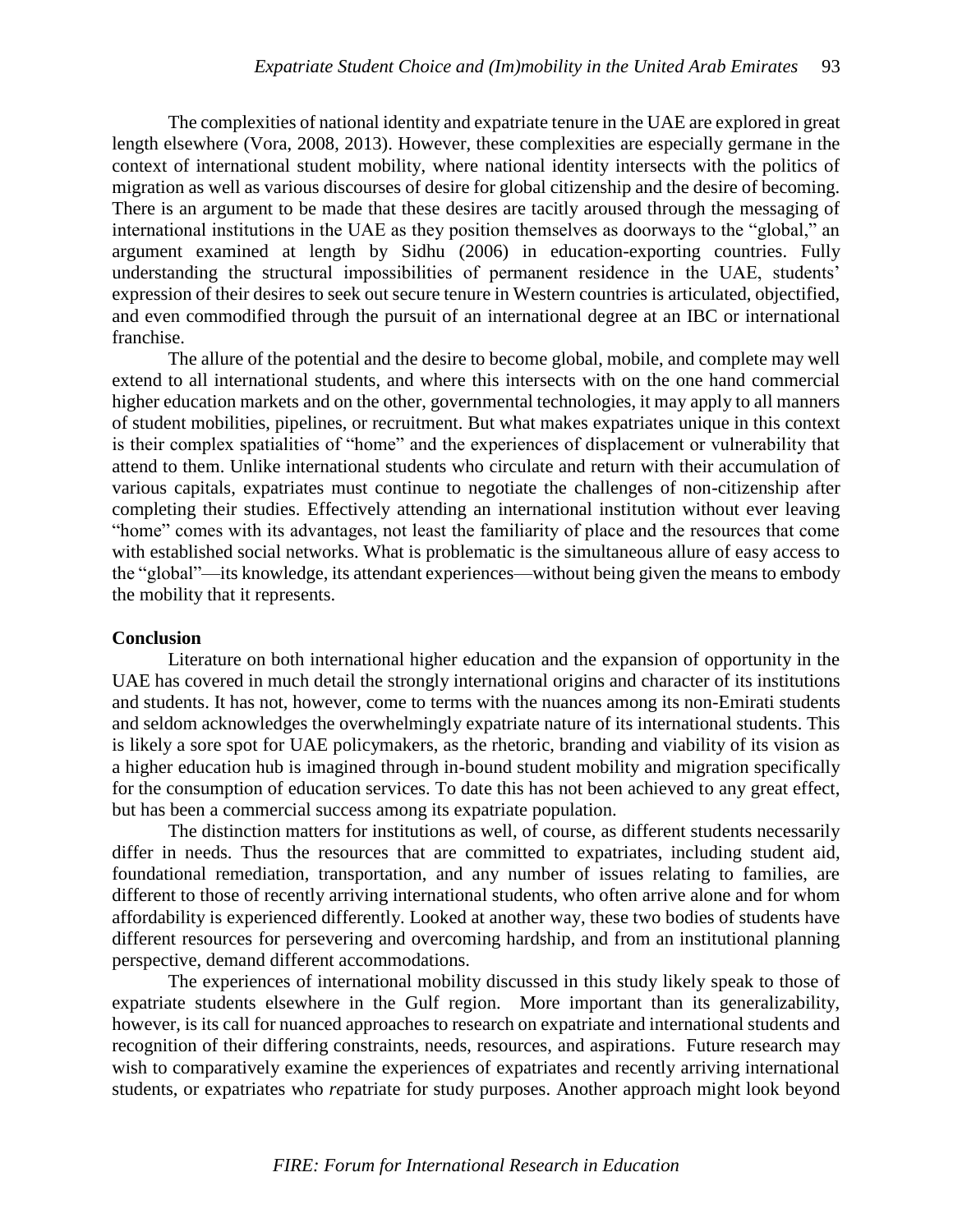the commercial international higher education market to include those international students that attend local, private institutions or in rare cases, the federal Emirati universities. There is still vast opportunity for critical research in this area and the policy work to follow.

# **References**

- Altbach, P. G. (2012). Franchising -- The McDonaldization of Higher Education. *International Higher Education*, *66*(Winter), 7–8.
- Collins, F. L., Sidhu, R., Lewis, N., & Yeoh, B. S. a. (2014). Mobility and desire: international students and Asian regionalism in aspirational Singapore. *Discourse: Studies in the Cultural Politics of Education*, (January 2015), 1–16.
- Cubillo, J. M., Sanchez, J., & Cervino, J. (2006). International students' decision-making process. *International Journal of Educational Management, 20*(2), 101–115.
- Fechter, A.-M., & Walsh, K. (2010). Examining "Expatriate" Continuities: Postcolonial Approaches to Mobile Professionals. *Journal of Ethnic and Migration Studies, 36*(8), 1197– 1210.
- Fong, V. (2011). *Paradise Redefined: Transnational Chinese Students and the Quest for Flexible Citizenship in the Developed World*. Stanford, CA: Stanford University Press.
- Hemsley-Brown, J. (1999). College choice: perceptions and priorities. *Educational Management and Administration, 27*(10), 85–98.
- Hillman, N. W. (2016). Geography of College Opportunity: The Case of Education Deserts. *American Educational Research Journal*, *53*(4), 987–1021.
- Kathiravelu, L. (2010). Dubai as Metaphor: Local readings of the Global City. Refereed conference proceedings of the Australian Sociological Association Conference, Macquarie University, Sydney, Australia, 6-9 Dec.
- Kehm, B. M., & Teichler, U. (2007). Research on Internationalisation in Higher Education. *Journal of Studies in International Education, 11*(3-4), 260–273.
- Knight, J. (2011). Education Hubs: A Fad, a Brand, an Innovation? *Journal of Studies in International Education, 15*(3), 221–240.
- Knight, J. (2013). Crossborder Education in the Gulf Countries: changes and challenges. In G. Donn & Y. Al-Manthri (Eds.), *Education in the Broader Middle East: borrowing a baroque arsenal* (pp. 171–201). Oxford, UK: Symposium Books.
- Koehne, N. (2006). (Be)Coming, (Be)Longing: Ways in which international students talk about themselves. Discourse: Studies in the Cultural Politics of Education, 27(2), 241–257.
- Koutonin, M. R. (2015). Why are white people expats when the rest of us are immigrants? *The Guardian*. Retrieved on 10 Oct. 2015 from http://www.theguardian.com/globaldevelopment-professionals-network/2015/mar/13/white-people-expats-immigrantsmigration.
- Li, M., & Bray, M. (2007). Cross-border flows of students for higher education: Push–pull factors and motivations of mainland Chinese students in Hong Kong and Macau. *Higher Education, 53*(6), 791–818.
- Maringe, F., & Woodfield, S. (2013). Contemporary issues on the internationalisation of higher education: critical and comparative perspectives. *Compare: A Journal of Comparative and International Education, 43*(February 2015), 1–8.
- Matthews, J., & Sidhu, R. (2005). Desperately seeking the global subject: international education, citizenship and cosmopolitanism. *Globalisation, Societies and Education, 3*(1), 49–66.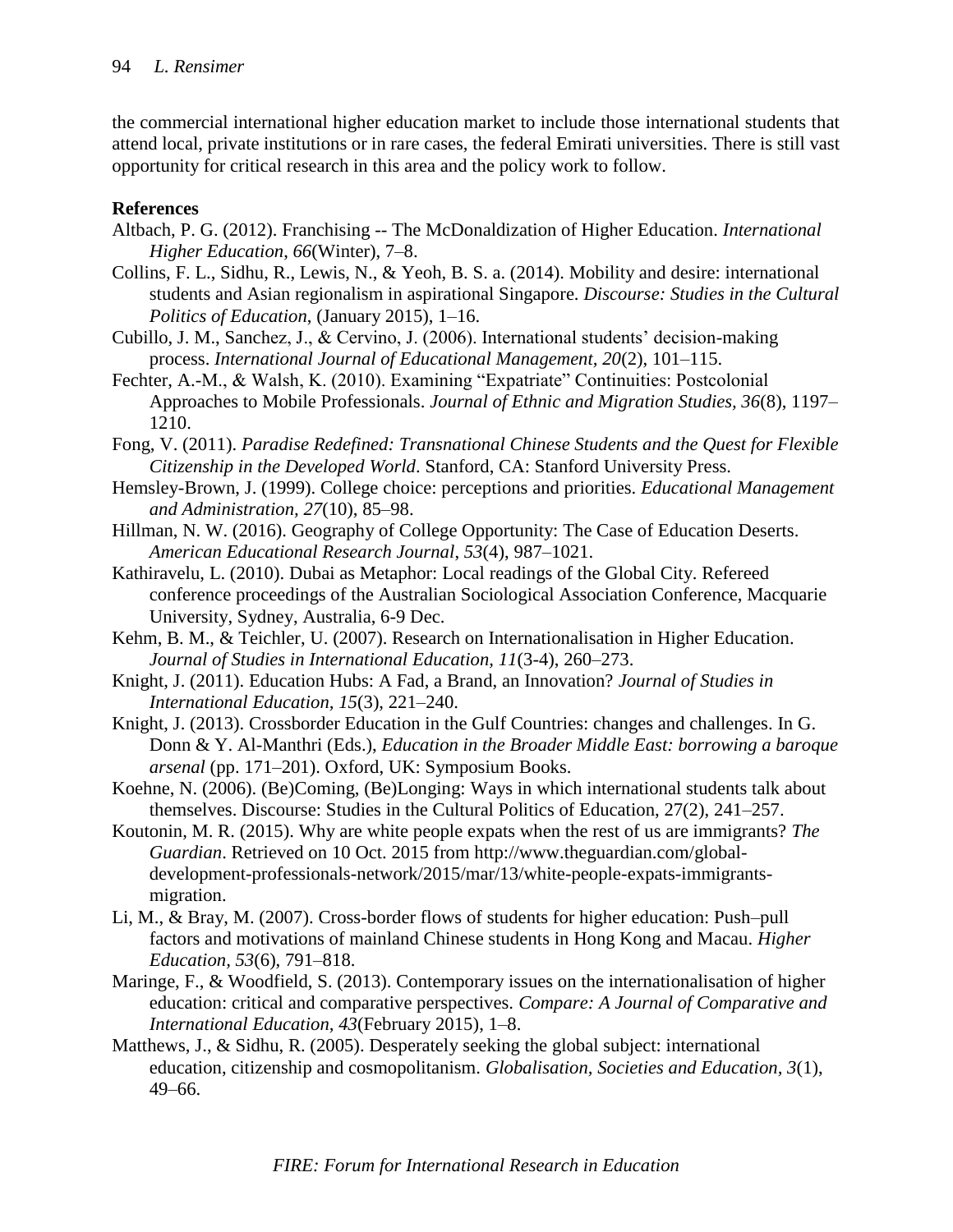Mazzarol, T., & Soutar, G. N. (2002). "Push-pull" factors influencing international student destination choice. *International Journal of Educational Management, 16*(2), 82–90.

- Moore, P. G. (1989). Marketing Higher Education. *Higher Education Quarterly, 43*(2), 108–124.
- Naidoo, V. (2009). Transnational Higher Education: A Stock Take of Current Activity. *Journal of Studies in International Education, 13*(3), 310–330.
- Newfield, C. (2008). *Unmaking the Public University: The Forty-Year Assault on the Middle Class*. Cambridge, MA: Harvard University Press.
- OECD. (2012). *Education at a Glance 2012: OECD Indicators*. Paris: OECD Publishing. Retrieved from http://dx.doi.org/10.1787/eag-2012-en
- Oxford Business Group. (2012). *The Report - Ras Al Khaimah 2012*. Oxford, UK: Oxford Business Group.
- Pimpa, N. (2005). Marketing Australian Universities to Thai Students. *Journal of Studies in International Education, 9*(2), 137–146.
- Raghuram, P. (2013). Theorising the Spaces of Student Migration. *Population, Space and Place, 19*(2), 138–154.
- Reay, D., David, M. E., & Ball, S. J. (2005). *Degrees of Choice: Class, Race, Gender and Higher Education*. Stoke on Trent, UK: Trentham Books.
- Rensimer, L. (2015). *International & Commercial Higher Education in Ras Al Khaimah: Policies, Problem Areas, and Promise.* (Policy Paper 14). Sheikh Saud bin Saqr Al Qasimi Foundation for Policy Research: Ras Al Khaimah, UAE.
- Rizvi, F. (2011). Theorizing student mobility in an era of globalization. *Teachers and Teaching: Theory and Practice, 17*(6), 693–701.
- Schaetti, B. F. (1998). What is a global nomad. *International Schools Journal, 1*(1), 13.
- Sidhu, R. (2006). *Universities and Globalization: To Market, To Market*. London: Routledge.
- Soutar, G. N., & Turner, J. P. (2002). Students' preferences for university: a conjoint analysis. *International Journal of Educational Management, 16*(1), 40–45.
- Tilak, J. B. G. (2011). *Trade in higher education: The role of the General Agreement on Trade in Services (GATS)*. Paris: UNESCO: IIEP.
- UAE MoHESR. (2014). *The UAE Higher Education Factbook 2013/2014*. Abu Dhabi: United Arab Emirates Ministry of Higher Education and Scientific Research.
- UAE, Qatar have highest expat ratio in GCC. (2013, September 11). *Emirates 24/7 News*. Retrieved 14 Oct. 2015, from http://www.emirates247.com/news/emirates/uae-qatar-havehighest-expat-ratio-in-gcc-2013-09-11-1.520659
- Useem, R. H., & Downie, R. D. (1976). Third-Culture Kids. *Today's Education, 65*(3), 103–105.
- Vora, N. (2008). *Participatory Exclusion: The Emirati State, Forms of Belonging, and Dubai's Indian Middle Class* (Doctoral dissertation). Retrieved from ProQuest Dissertations and Theses. (Accession Order No. 3321585).
- Vora, N. (2013). *Impossible Citizens: Dubai's Indian Diaspora*. Durham, NC, USA: Duke University Press.
- Wilkins, S. (2013). "Home" or away? The higher education choices of expatriate children in the United Arab Emirates. *Journal of Research in International Education, 12*(1), 33–48.
- Wilkins, S., Balakrishnan, M. S., & Huisman, J. (2011). Student Choice in Higher Education: Motivations for Choosing to Study at an International Branch Campus. *Journal of Studies in International Education, 16*(5), 413–433.

#### **About the Author**